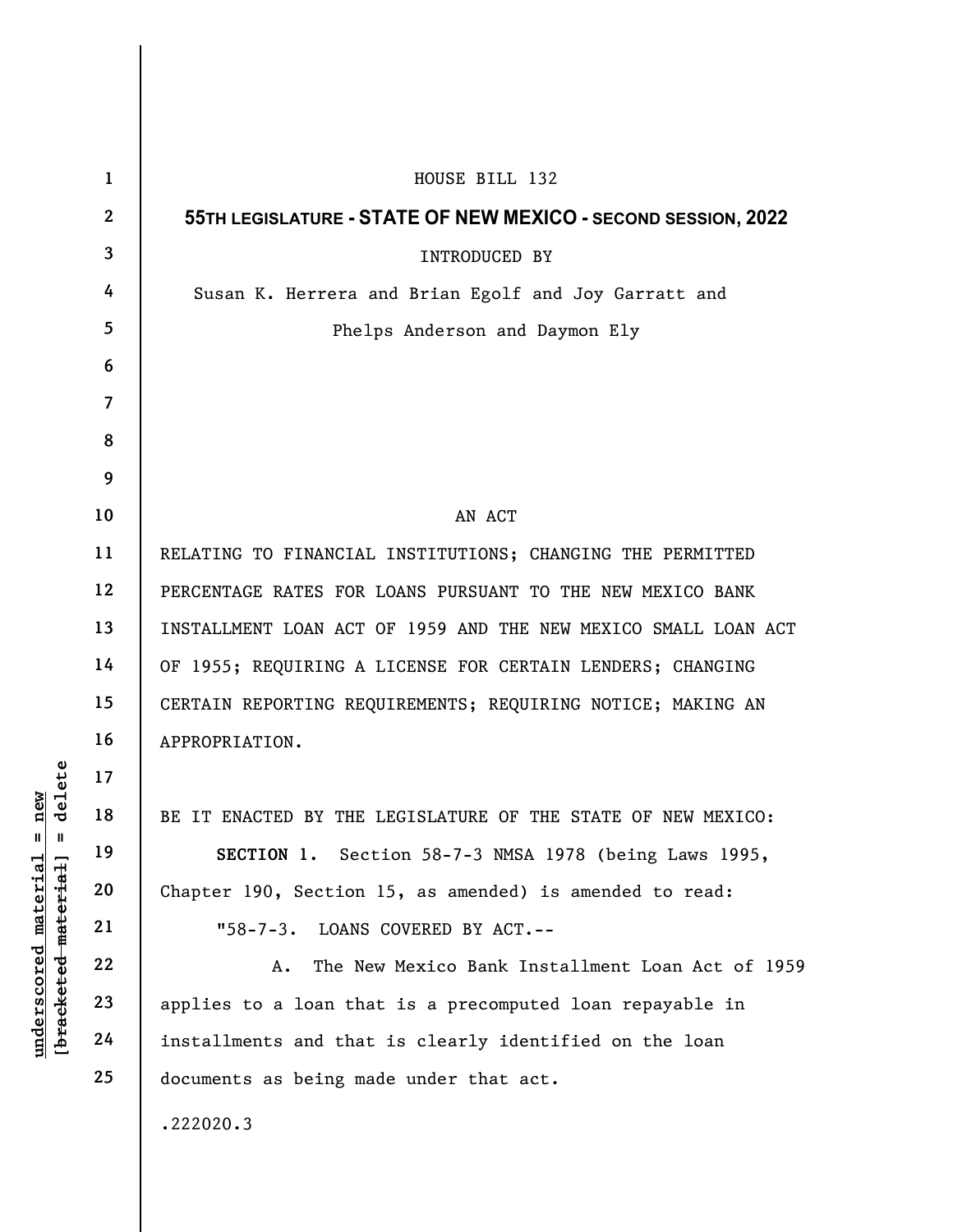2 3 7 B. A loan in an amount equal to [five thousand  $d$ ollars  $($ \$5,000 $)$ ] ten thousand dollars (\$10,000) or less shall be made only pursuant to the New Mexico Bank Installment Loan Act of 1959 or the New Mexico Small Loan Act of 1955. A loan made pursuant to the New Mexico Bank Installment Loan Act of 1959 shall be identified in the loan documents as being made pursuant to that act.

C. The provisions of Subsection B of this section shall not apply to a federally insured depository institution." SECTION 2. Section 58-7-6 NMSA 1978 (being Laws 1959, Chapter 327, Section 6, as amended) is amended to read: "58-7-6. PERMITTED CHARGES--LIMITATION ON PRESENTMENT.--

A. No amount, other than the total finance charge, calculated pursuant to Subsections D, E and F of Section 58-7-7 NMSA 1978, which consists solely of interest and a fully earned processing fee not to exceed the lesser of two hundred dollars (\$200) or ten percent of the principal, shall be charged or contracted for, directly or indirectly, on or in connection with a precomputed loan transaction except as follows:

underscore material material entity of the set of the contracted for, directly and the material contracted for, directly and the material contracted for, directly and the with a precomputed local material contracted for, d (1) delinquency charges not to exceed five cents  $(\$.05)$  for each one dollar  $(\$1.00)$  of each installment more than ten days in arrears may be charged; provided that the total of delinquency charges on any such installment shall not exceed ten dollars (\$10.00) and that only one delinquency charge shall be made on any one installment regardless of the .222020.3

1

4

5

6

8

9

10

11

12

13

14

15

16

17

18

19

20

21

22

23

24

25

 $- 2 -$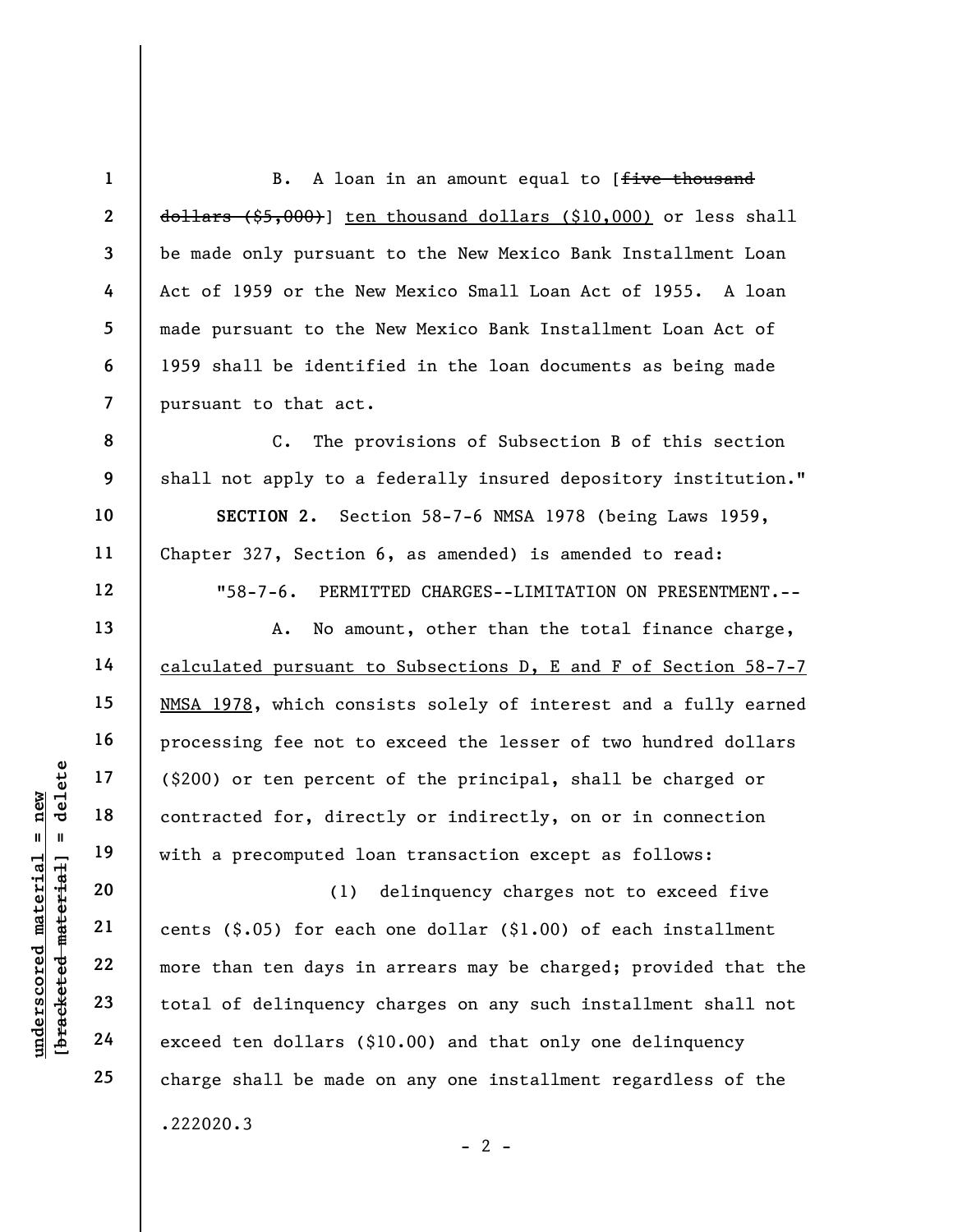1 2

3

4

5

6

7

9

10

11

12

13

14

15

16

17

18

19

20

21

22

23

24

25

period during which the installment remains unpaid;

8 (2) the lender may charge for only the actual cost of any insurance; provided, however, all insurance shall be written by companies licensed to operate within the state and at rates no higher than those approved by the superintendent of insurance; and provided further that the lender shall not require any insurance to be written or provided by or through any particular agent, broker or insurer as a condition to making the loan but shall, at the borrower's option, permit the insurance to be procured from any reputable insurer or through any reputable agent authorized by law to provide it;

under's interest in<br>
and the discussions of the Material state of the Material provided for in the N<br>
provided for in the N<br>
provided for in the N<br>
provided for in the N<br>
1959;<br>
21<br>
22<br>
the lender for fees p<br>
recording or (3) in the event that a borrower fails to maintain in effect any insurance required in connection with a loan transaction, the lender may purchase the required insurance or lender's single interest insurance covering the lender's interest in the property, and the cost of that insurance shall be added to the loan and may accrue interest as provided for in the New Mexico Bank Installment Loan Act of 1959;

(4) such amounts as are necessary to reimburse the lender for fees paid to a public officer for filing, recording or releasing any instrument or lien;

(5) if a loan under the New Mexico Bank Installment Loan Act of 1959 is secured and if the borrower .222020.3  $-3 -$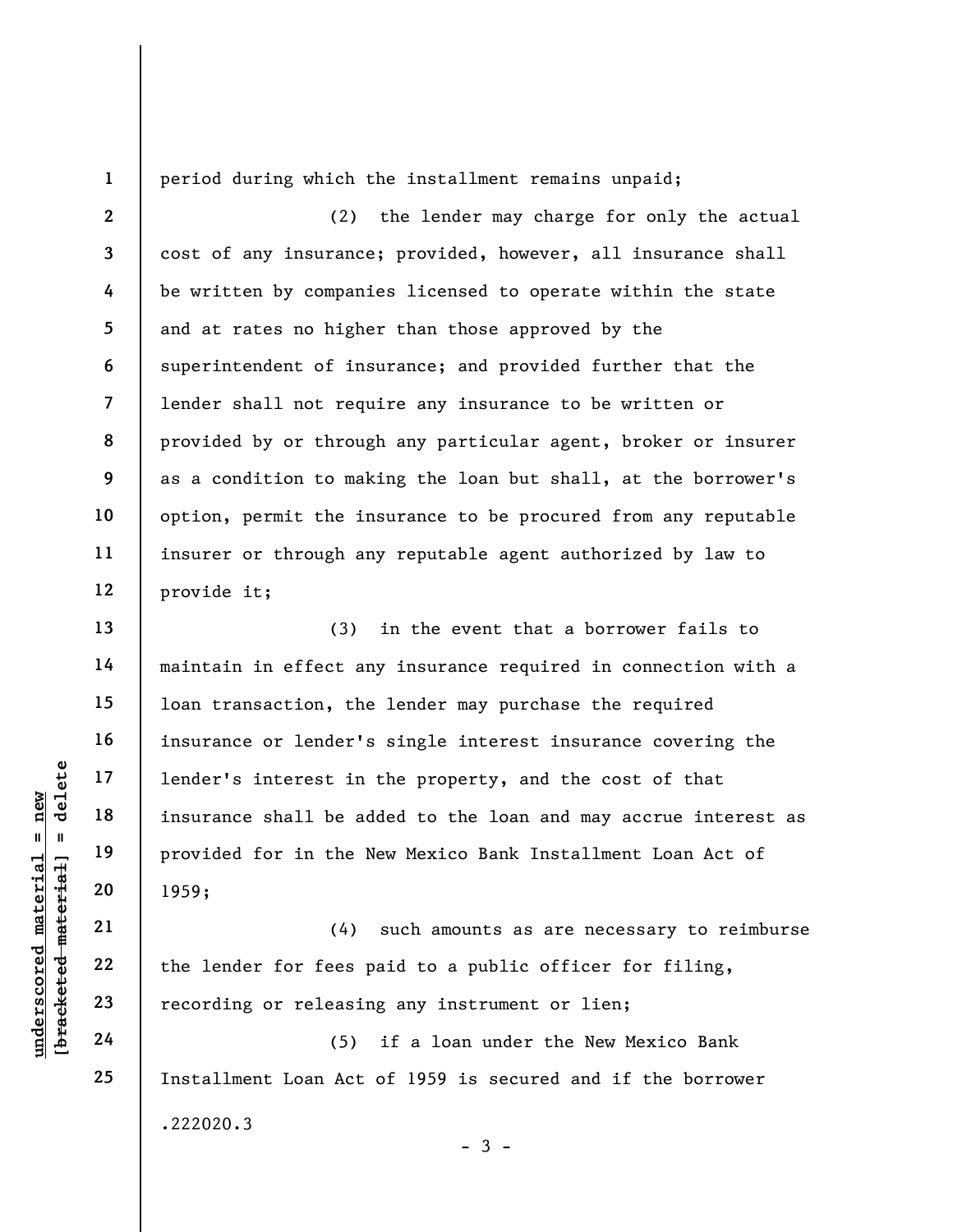fails to pay any governmental or other levy arising after the date of the loan that would create a lien superior to the lien of the lender on the property standing as security, the lender, at the lender's option, may pay the levy and add the amount so paid to the balance due from the borrower;

6 7 8 9 10 11 12 13 14 15 (6) the actual expenditures, including reasonable attorney fees, for legal process or proceedings to collect on a precomputed loan; provided, however, that no attorney fees are permitted where the loan is referred for collection to an attorney who is a salaried employee of the holder of the contract; and further provided that attorney fees shall not be charged or collected unless the note or other contract has been submitted in good faith to an attorney for collection after the lender has made a diligent and good faith effort to collect and has failed; and

underscored material = new [bracketed material] = delete (7) the actual cost of charges incurred in making a real estate loan secured by a mortgage on real estate, including the charges for an abstract of title, title examination, title insurance premiums, property survey, appraisal fees, notary fees, preparation of deeds, mortgages or other documents, escrow charges, credit reports and filing and recording fees.

B. If there are insufficient funds to pay a check or other type of debit on the date of presentment by the lender, a check or debit authorization request shall not be .222020.3  $- 4 -$ 

16

17

18

19

20

21

22

23

24

25

1

2

3

4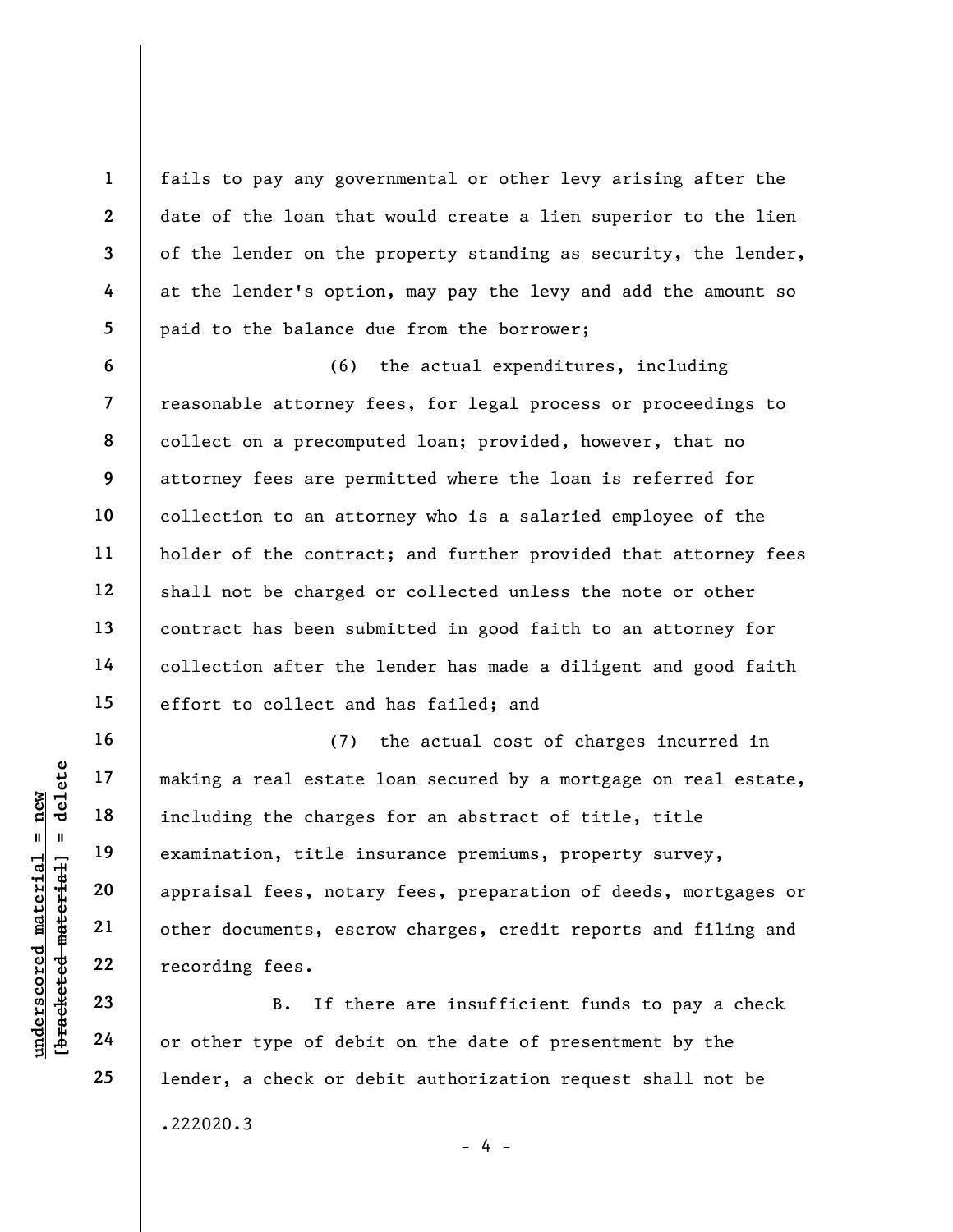presented to a financial institution by a lender for payment more than one time per payment due unless the consumer agrees in writing, after a check or other type of debit has been dishonored, to one additional presentment or deposit.

C. The charges permitted under this section may be added to the balance due from the borrower."

SECTION 3. Section 58-7-7 NMSA 1978 (being Laws 1959, Chapter 327, Section 8, as amended) is amended to read:

"58-7-7. RESTRICTIONS.--

A. No lender shall make a loan pursuant to the New Mexico Bank Installment Loan Act of 1959 to a borrower who is also indebted to that lender pursuant to the New Mexico Small Loan Act of 1955 unless the loan made pursuant to the New Mexico Small Loan Act of 1955 is paid and released at the time the loan is made.

B. No lender other than a federally insured depository institution shall make a loan pursuant to the New Mexico Bank Installment Loan Act of 1959 if a loan has an initial stated maturity of less than one hundred twenty days.

understand material depository institutions<br>
and the material material material material depository institutions<br>
and the material depository institutions<br>
21 depository institutions<br>
22 depository institutions<br>
23 repayab C. No lender other than a federally insured depository institution shall make a loan pursuant to the New Mexico Bank Installment Loan Act of 1959 unless the loan is repayable in a minimum of four substantially equal installment payments of principal and interest.

> D. No lender, other than a federally insured .222020.3

> > $- 5 -$

25

1

2

3

4

5

6

7

8

9

10

11

12

13

14

15

16

17

18

19

20

21

22

23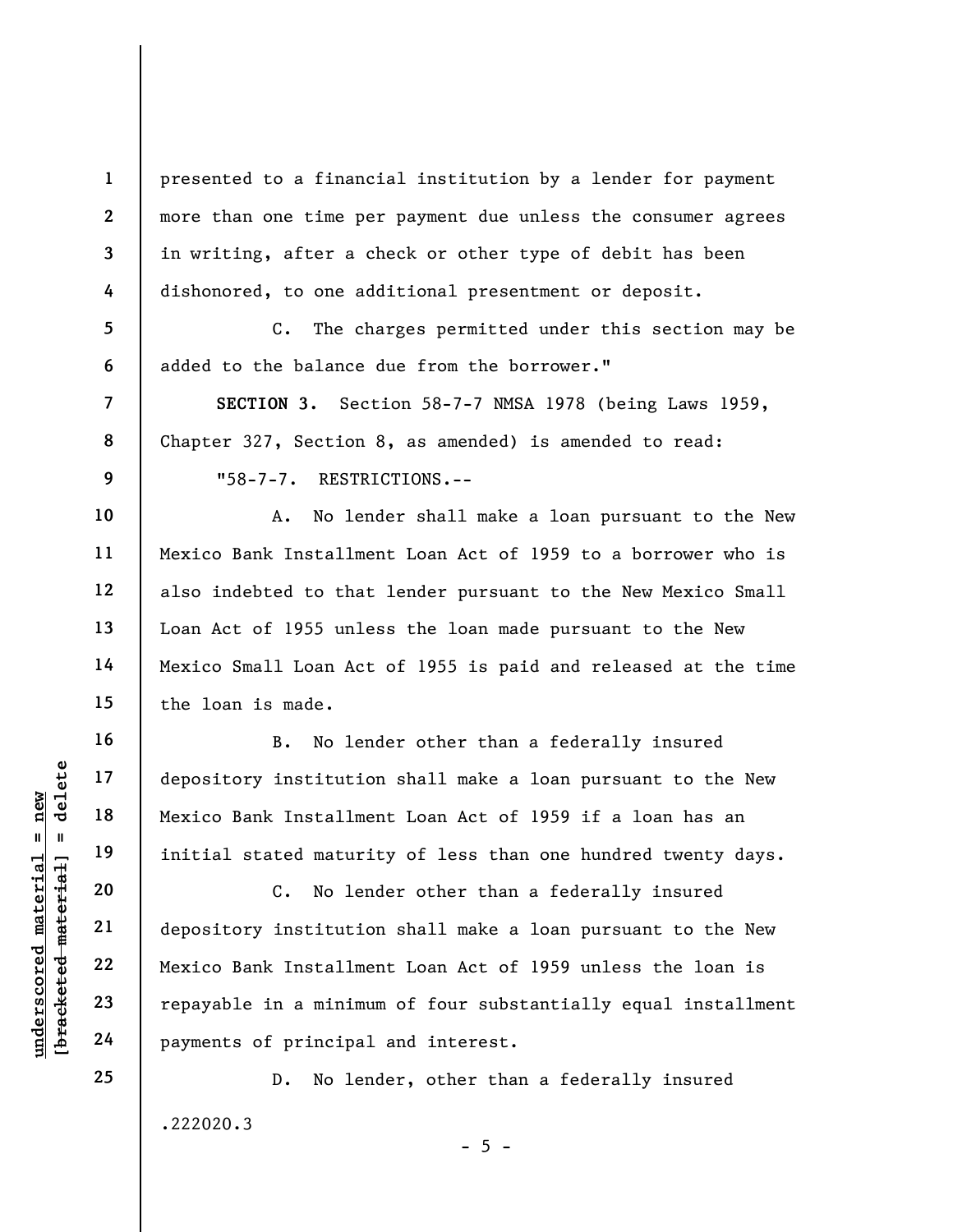under 17<br>
= 18<br>
= 18<br>
= 19<br>
= 19<br>
= 19<br>
= 19<br>
= 19<br>
= 19<br>
= 19<br>
= 19<br>
= 19<br>
= 19<br>
= 19<br>
= 19<br>
= 19<br>
= 19<br>
= 19<br>
= 19<br>
= 19<br>
= 19<br>
= 19<br>
= 19<br>
= 19<br>
= 19<br>
= 19<br>
= 19<br>
= 19<br>
= 19<br>
= 19<br>
= 19<br>
= 19<br>
= 19<br>
= 19<br>
= 19<br>
= 19<br>
= 1 2 3 4 5 6 7 8 9 10 11 12 13 14 15 16 17 18 19 20 21 22 23 24 25 depository institution, shall make a loan pursuant to the New Mexico Bank Installment Loan Act of 1959 that has [an] a permitted annual percentage rate greater than [one hundred seventy-five percent, calculated pursuant to 12 CFR Part 1026, known as "Regulation Z"] thirty-six percent, calculated pursuant to 12 CFR Part 1026, known as "Regulation Z", this subsection and Subsections E and F of this section; provided that the calculation of the permitted annual percentage rate shall: (1) include finance charges as defined in 12 CFR Part 1026, known as "Regulation Z", charges for any ancillary product or service sold or any fee charged in connection or concurrent with the extension of credit, any credit insurance premium or fee and any charge for single premium credit insurance or any other fee related to insurance; (2) include any charge as provided in Paragraph (1) of this subsection even if that charge would be excluded from the calculation of finance charges pursuant to Regulation Z; (3) not include any amount paid to a public official in relation to the extension of credit, including fees to record liens; and (4) follow the rules established for calculating the disclosed annual percentage rate for credit transactions pursuant to Regulation Z based on the charges set .222020.3

 $- 6 -$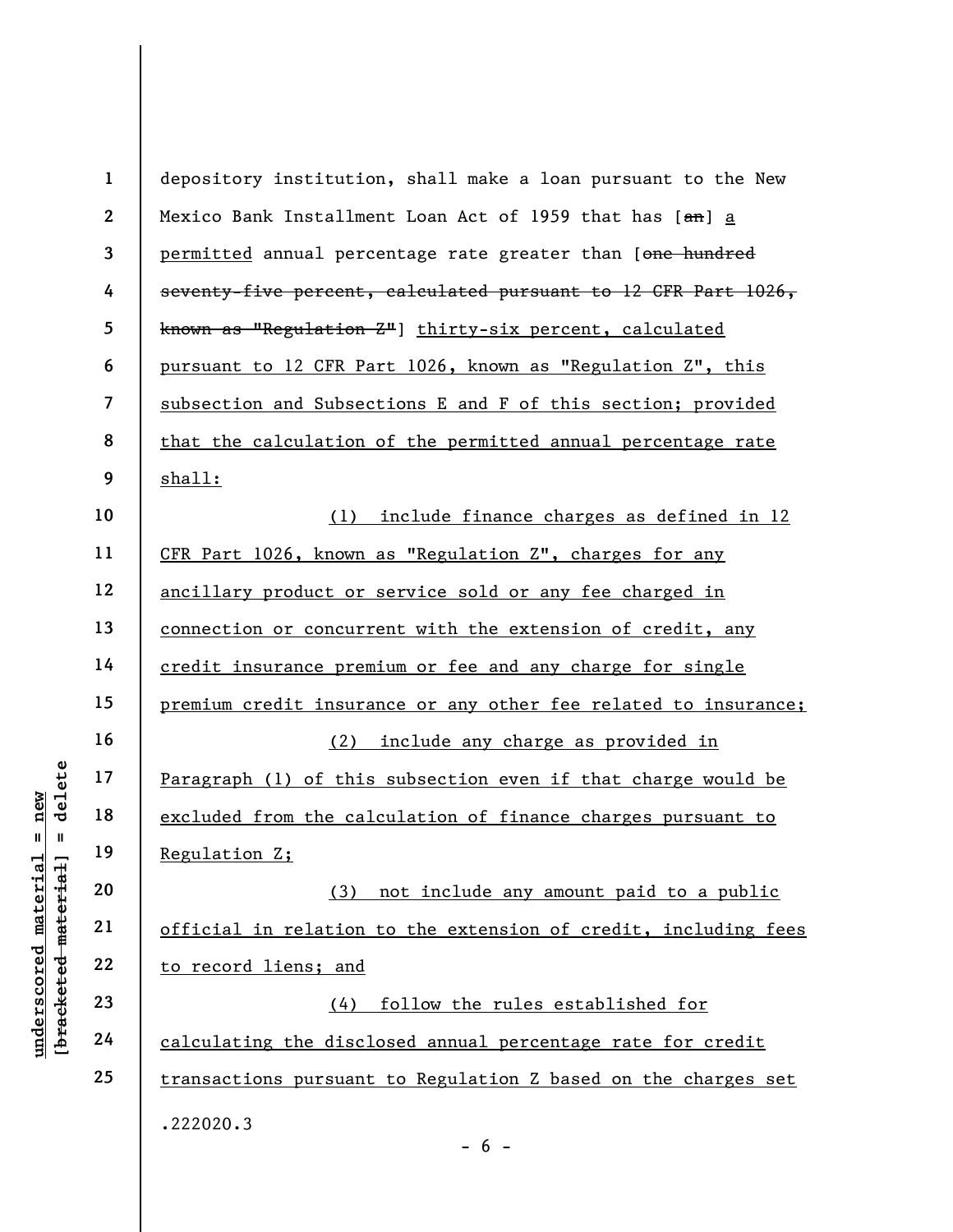UN DEN 17<br>
UN DEN 18<br>
UN DEN 19<br>
UN DEN 19<br>
UN DEN 19<br>
UN DEN 19<br>
UN DEN 19<br>
20<br>
UN DEN 19<br>
21<br>
The notice shall stat<br>
The notice shall stat<br>
The notice shall stat<br>
The notice shall stat<br>
The notice shall stat<br>
The notice 1 2 3 4 5 6 7 8 9 10 11 12 13 14 15 16 17 18 19 20 21 22 forth in Paragraph (1) of this subsection. E. Nothing in Subsection D of this section shall permit the imposition of fees, interest or charges of any kind not otherwise permitted by the New Mexico Bank Installment Loan Act of 1959. F. If the prime rate of interest exceeds ten percent for three consecutive months, then during the month following the third consecutive month in which prime exceeded ten percent, the maximum allowable permitted annual percentage rate set forth in this section shall increase to thirty-six percent plus each percentage point or fraction of a percentage point by which the prime rate of interest exceeded ten percent in the most recent month. When the prime rate of interest falls below ten percent for three consecutive months, the maximum allowable permitted annual percentage rate shall return to thirty-six percent. G. The director of the financial institutions division of the regulation and licensing department shall post a notice on the division's website within ten days after the provisions of Subsection F of this section become applicable. The notice shall state the date on which any increase or decrease in the maximum allowable permitted annual percentage

H. The maximum allowable permitted annual percentage rate for a loan to a consumer shall be determined as .222020.3 - 7 -

24

25

23

rate is effective.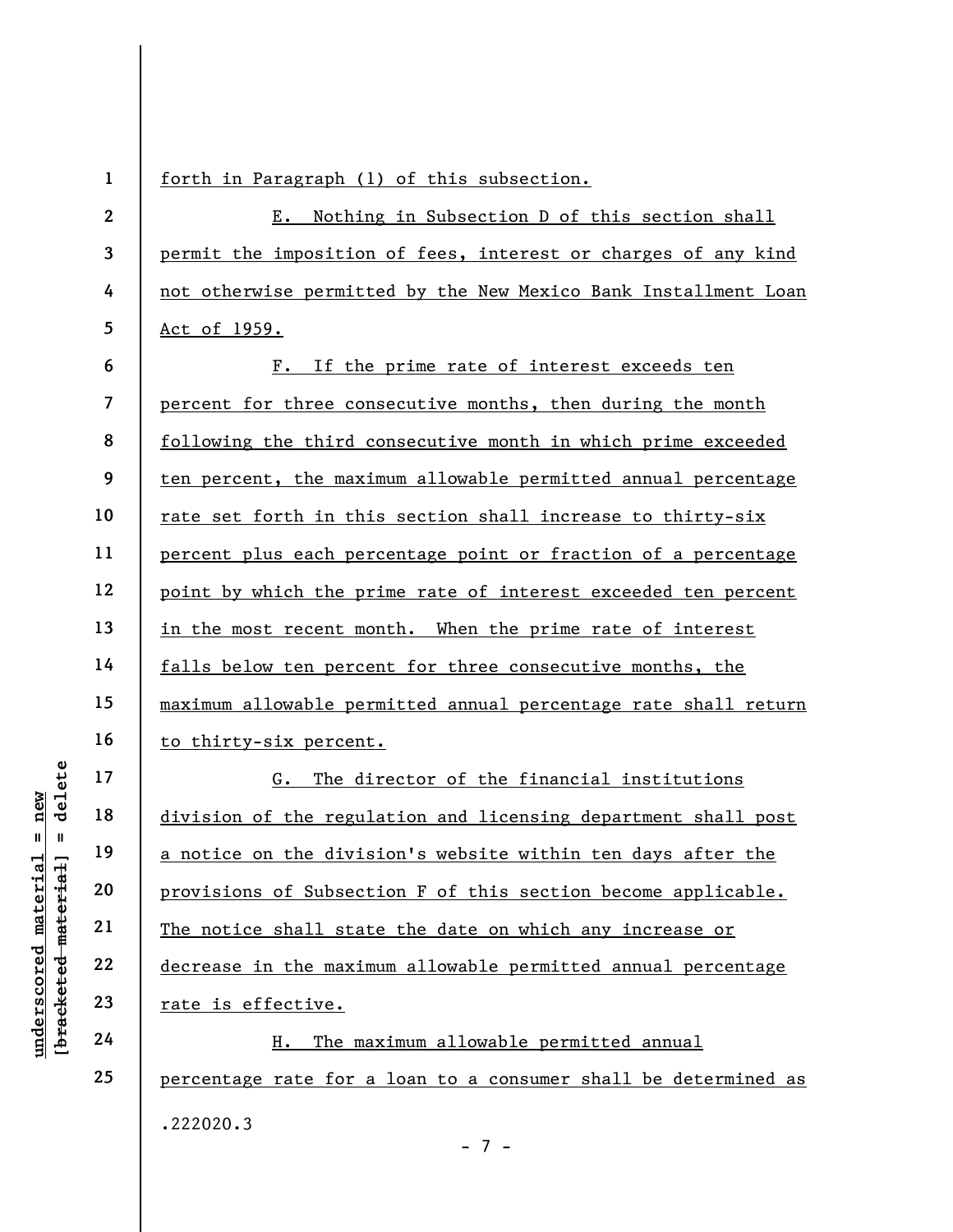1

of the date that the loan is made.

|                         | $\mathbf{2}$   | $[E-]$ I. The provisions of Subsections B and C of              |
|-------------------------|----------------|-----------------------------------------------------------------|
|                         | 3              | this section shall not apply to refund anticipation loans. As   |
|                         | 4              | used in this subsection, "refund anticipation loan" means a     |
|                         | 5              | loan that is secured by or that the creditor arranges or        |
|                         | 6              | expects to be repaid, directly or indirectly, from the proceeds |
|                         | $\overline{7}$ | of the consumer's federal or state personal income tax refunds  |
|                         | 8              | or tax credits, including any sale, assignment or purchase of a |
|                         | 9              | tax refund or tax credit at a discount or for a fee.            |
|                         | 10             | [F.] J. Except as provided by Section 58-7-3.2 NMSA             |
|                         | 11             | 1978, any rollover, renewal, refinance or modification of an    |
|                         | 12             | existing loan agreement with a lender, except a modification    |
|                         | 13             | without any additional cost to the consumer, shall constitute a |
|                         | 14             | new loan and shall require new disclosures pursuant to the      |
|                         | 15             | federal Truth in Lending Act.                                   |
|                         | 16             | K. All loans made pursuant to this section shall                |
| delete                  | 17             | comply with the following:                                      |
| new<br>$\sf II$<br>- II | 18             | (1) a loan shall not:                                           |
|                         | 19             | be made for a term of greater than<br>(a)                       |
| material<br>$H$ ai      | 20             | twenty-four months, not including any refinancing term;         |
| mater                   | 21             | (b)<br>accrue late fees, non-sufficient                         |
| underscored             | 22             | funds bank fees, origination fees, prepayment penalties or      |
| [ <del>bracketed</del>  | 23             | charges for any ancillary product;                              |
|                         | 24             | (c) accrue interest after ninety days of                        |
|                         | 25             | nonpayment;                                                     |
|                         |                | .222020.3                                                       |
|                         |                | $-8-$                                                           |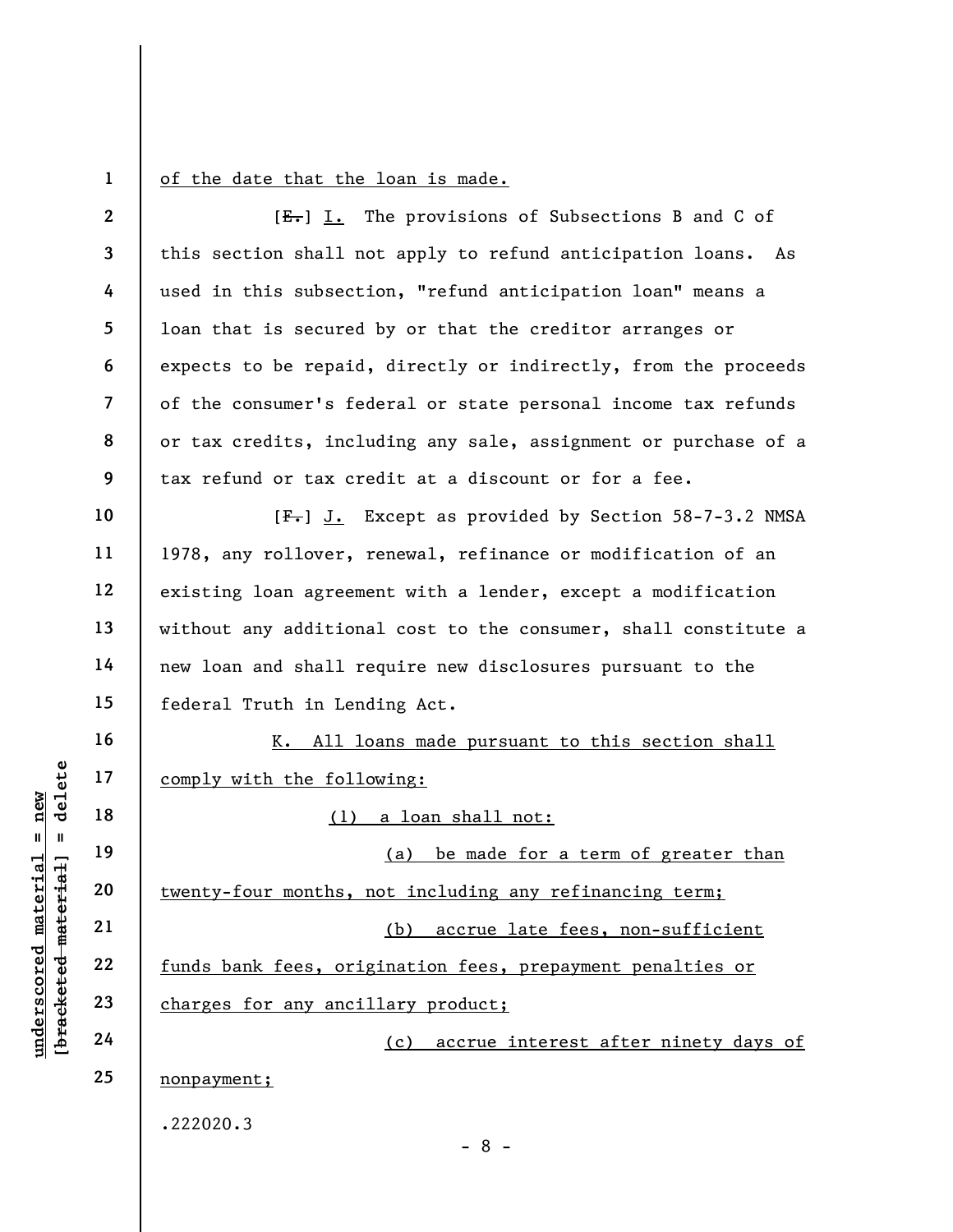|                                             | $\mathbf{1}$   | (d)<br>be recoverable through wage                                 |
|---------------------------------------------|----------------|--------------------------------------------------------------------|
|                                             | $\overline{2}$ | garnishment or assignment; or                                      |
|                                             | 3              | be eligible for refinance of the<br>(e)                            |
|                                             | 4              | loan by the lender, unless the borrower is not in default on       |
|                                             | 5              | the current loan and has made at least thirty percent of the       |
|                                             | 6              | payments and paid at least thirty percent of the principal;        |
|                                             | $\overline{7}$ | (2) a loan shall be subject to underwriting                        |
|                                             | 8              | and shall be reported on to at least one consumer credit           |
|                                             | 9              | reporting agency; and                                              |
|                                             | 10             | (3) a lender shall provide a clear disclosure                      |
|                                             | 11             | that complies with the federal Truth in Lending Act, including     |
|                                             | 12             | an amortization schedule."                                         |
|                                             | 13             | SECTION 4. Section 58-7-9 NMSA 1978 (being Laws 1959,              |
|                                             | 14             | Chapter 327, Section 10, as amended) is amended to read:           |
|                                             | 15             | "58-7-9. CONSTRUCTION--DEFINITIONS.--                              |
|                                             | 16             | None of the provisions of the New Mexico Small<br>Α.               |
| delete                                      | 17             | Loan Act of 1955 are amended or repealed by the New Mexico Bank    |
| new                                         | 18             | Installment Loan Act of 1959.                                      |
| 11<br>H                                     | 19             | None of the provisions of the New Mexico Bank<br>$B$ .             |
|                                             | 20             | Installment Loan Act of 1959 apply to the assignment or            |
|                                             | 21             | purchase of retail installment contracts originated under the      |
|                                             | 22             | provisions of Sections 58-19-1 through 58-19-14 NMSA 1978 or       |
|                                             | 23             | originated under the provisions of Sections 56-1-1 through         |
| underscored material<br>[bracketed material | 24             | 56-1-15 NMSA 1978.                                                 |
|                                             | 25             | In the event of a conflict between a requirement<br>$\mathsf{C}$ . |
|                                             |                | .222020.3                                                          |

- 9 -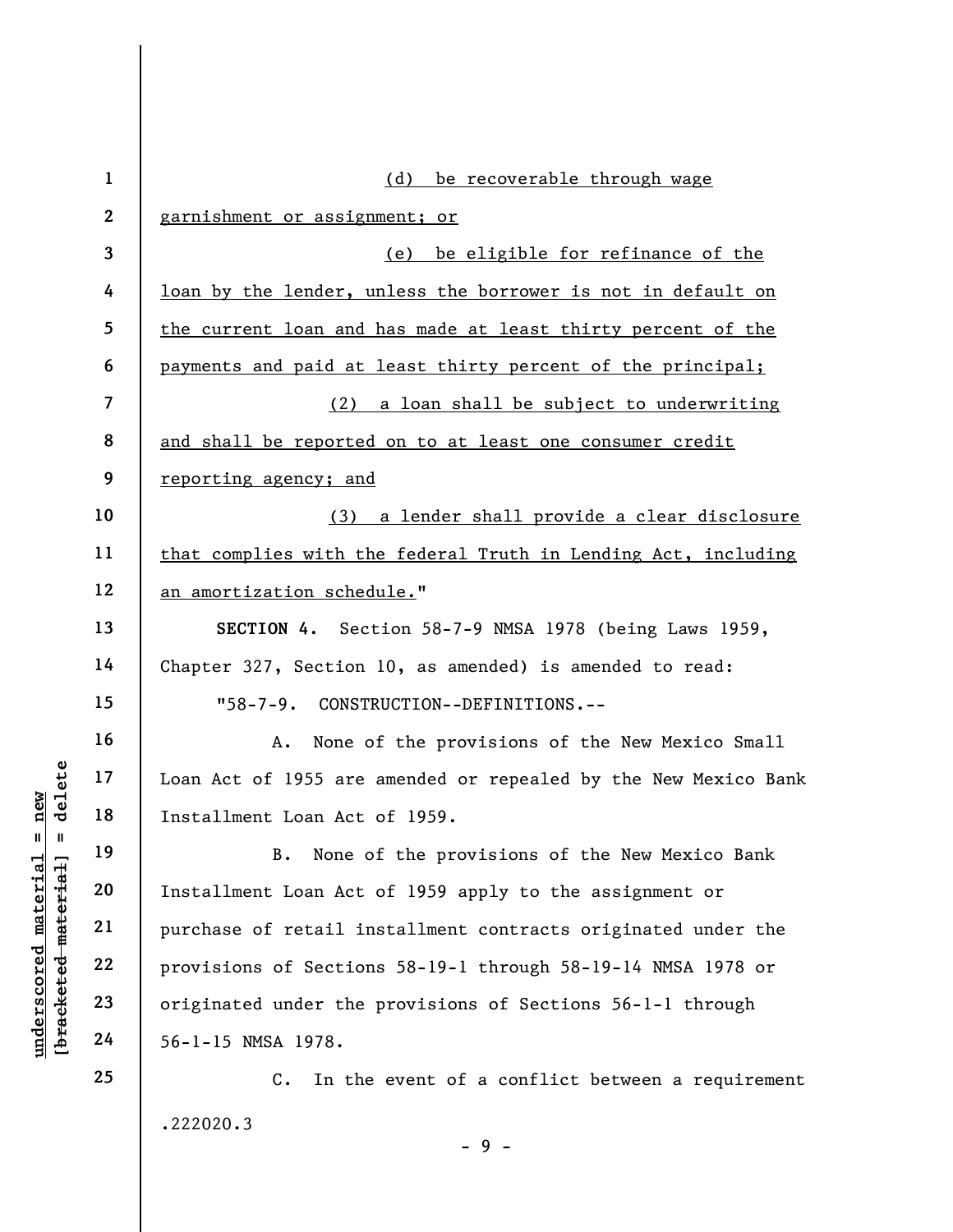|                                                    | $\mathbf{1}$ | of the New Mexico Bank Installment Loan Act of 1959 and a       |
|----------------------------------------------------|--------------|-----------------------------------------------------------------|
|                                                    | $\mathbf{2}$ | requirement of the Home Loan Protection Act, the requirement of |
|                                                    | 3            | the Home Loan Protection Act shall control.                     |
|                                                    | 4            | $D$ .<br>As used in the New Mexico Bank Installment Loan        |
|                                                    | 5            | Act of 1959:                                                    |
|                                                    | 6            | "consumer" means a person who resides in<br>(1)                 |
|                                                    | 7            | New Mexico or who enters into a loan agreement [subject to the] |
|                                                    | 8<br>9       | in New Mexico [ <del>Bank Installment Loan Act of 1959</del> ]; |
|                                                    |              | "consumer reporting agency" means any<br>(2)                    |
|                                                    | 10           | person that, for monetary fees or dues or on a cooperative      |
|                                                    | 11           | nonprofit basis, regularly engages in the practice of           |
|                                                    | 12           | assembling or evaluating, and maintaining, for the purpose of   |
|                                                    | 13           | furnishing consumer reports to third parties bearing on a       |
|                                                    | 14           | consumer's creditworthiness, credit standing or credit          |
|                                                    | 15           | capacity, each of the following regarding consumers:            |
|                                                    | 16           | public record information; or<br>(a)                            |
| delete                                             | 17           | credit account information from<br>(b)                          |
| new<br>$\mathbf{u}$<br>$\blacksquare$              | 18           | persons who furnish that information regularly and in the       |
|                                                    | 19           | ordinary course of business;                                    |
|                                                    | 20           | "debit authorization" means an<br>(3)                           |
|                                                    | 21           | authorization signed by a consumer to electronically transfer   |
|                                                    | 22           | or withdraw funds from the consumer's account for the specific  |
| underscored material<br>$[$ bracketed material $]$ | 23           | purpose of repaying a loan;                                     |
|                                                    | 24           | $[3]$ $(4)$ "make a loan" means to originate a                  |
|                                                    | 25           | new loan agreement or to make any change to the terms of an     |
|                                                    |              | .222020.3<br>$-10 -$                                            |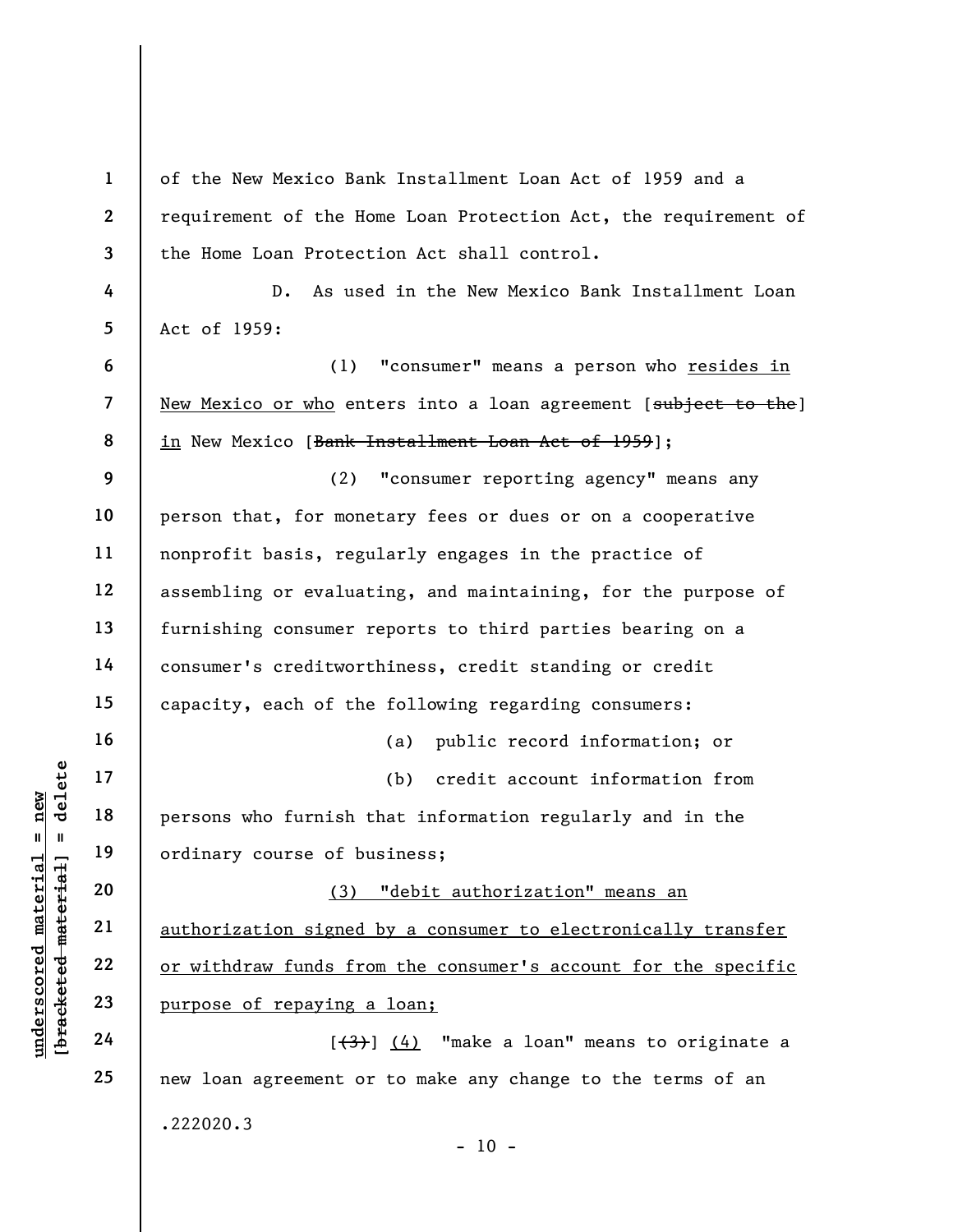understand material effectuate the purpose<br>  $\begin{array}{c|c|c|c} \mathbf{u} & \mathbf{u} & \mathbf{u} & \mathbf{u} \\ \hline \mathbf{u} & \mathbf{u} & \mathbf{u} & \mathbf{u} \\ \hline \mathbf{u} & \mathbf{u} & \mathbf{u} & \mathbf{u} \\ \hline \mathbf{u} & \mathbf{u} & \mathbf{u} & \mathbf{u} \\ \hline \mathbf{u} & \mathbf{u} & \mathbf{u} & \mathbf{u} \\ \hline \mathbf{u} & \math$ 1 2 3 4 5 6 7 8 9 10 11 12 13 14 15 16 17 18 19 20 21 22 23 24 25 existing loan agreement, including the principal amount financed, the annual percentage rate, finance charge, fees or payment schedule;  $[\frac{(4)}{3}]$  (5) "month" means one-twelfth of a year; [(5)] (6) "person" includes an individual, copartner, association, trust, corporation and any other legal entity; (7) "prime rate of interest" means the bank prime loan rate published by the board of governors of the federal reserve system on the last business day of the preceding month; and  $[$   $(6)$   $]$   $(8)$  "year" means three hundred sixty-five days. E. The director of the financial institutions division of the regulation and licensing department shall issue and file as required by law interpretive regulations to effectuate the purposes of the New Mexico Bank Installment Loan Act of 1959. In issuing, amending or repealing interpretive regulations, the director shall issue the regulation amendment or repeal of the regulation as a proposed regulation amendment or repeal of a regulation and file it for public inspection in the office of the director of the financial institutions division. Distribution thereof shall be made to interested persons, and their comments shall be invited. After the proposed regulation has been on file for not less than two .222020.3

- 11 -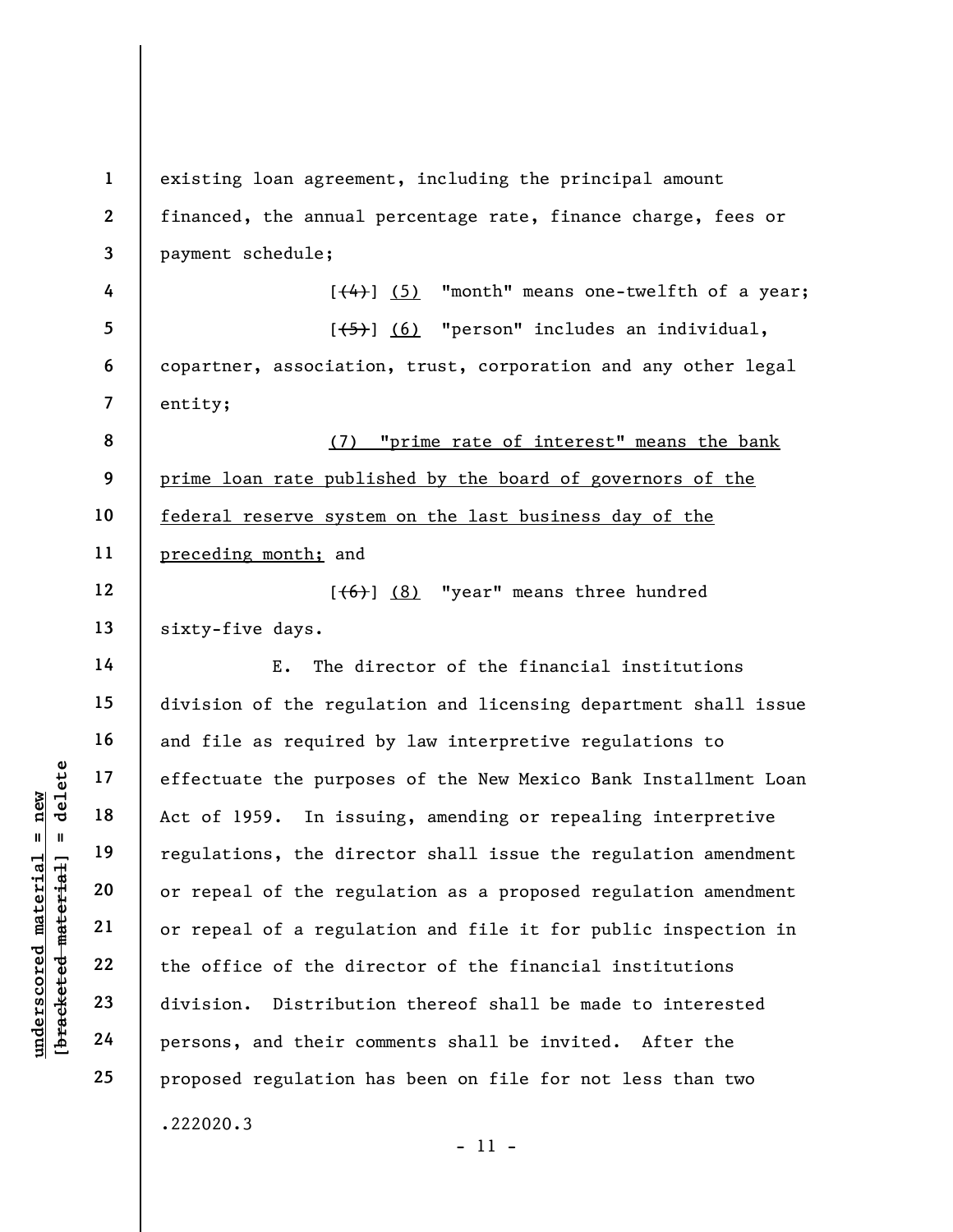months, the director may issue it as a final regulation by filing as required by law. Any person who is or may be adversely affected by the adoption, amendment or repeal of a regulation under this section may file an appeal of that action in the district court in Santa Fe county within thirty days after the filing of the adopted regulation, amendment or repeal as required by law.

F. Any person complying with the regulations adopted by the director of the financial institutions division of the regulation and licensing department is deemed to have complied with the provisions of the New Mexico Bank Installment Loan Act of 1959."

SECTION 5. Section 58-15-2 NMSA 1978 (being Laws 1955, Chapter 128, Section 2, as amended) is amended to read:

underscored material = new [bracketed material] = delete "58-15-2. DEFINITIONS.--The following words and terms when used in the New Mexico Small Loan Act of 1955 have the following meanings unless the context clearly requires a different meaning. The meaning ascribed to the singular form applies also to the plural:

A. "consumer" means a person who resides in New Mexico or who enters into a loan agreement in New Mexico;

B. "consumer reporting agency" means any person that, for monetary fees or dues or on a cooperative nonprofit basis, regularly engages in the practice of assembling or evaluating, and maintaining, for the purpose of furnishing .222020.3  $- 12 -$ 

1

2

3

4

5

6

7

8

9

10

11

12

13

14

15

16

17

18

19

20

21

22

23

24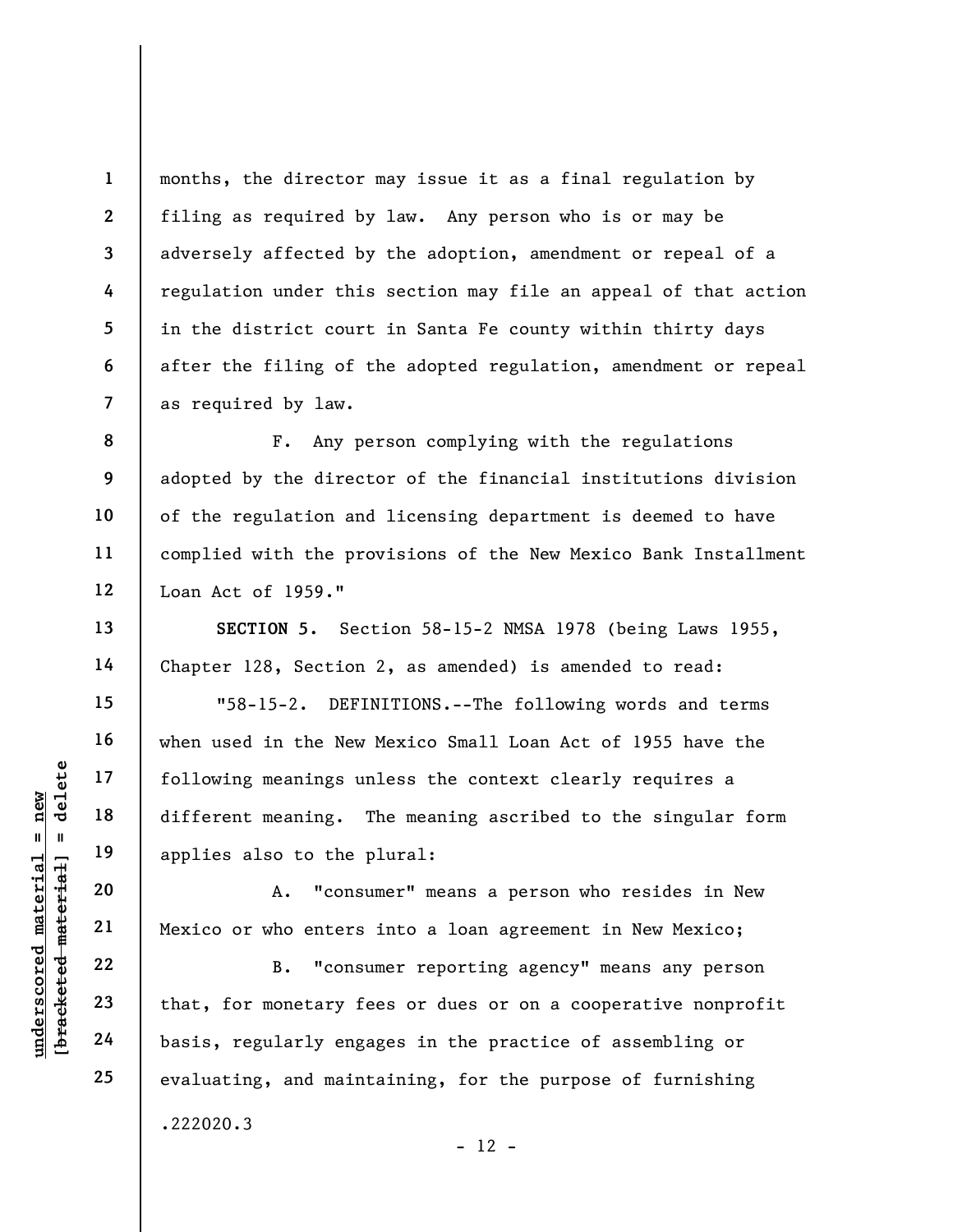underscored material = new [bracketed material] = delete 1 2 3 4 5 6 7 8 9 10 11 12 13 14 15 16 17 18 19 20 21 22 23 24 25 consumer reports to third parties bearing on a consumer's creditworthiness, credit standing or credit capacity, each of the following regarding consumers: (1) public record information; or (2) credit account information from persons who furnish that information regularly and in the ordinary course of business; C. "debit authorization" means an authorization signed by a consumer to electronically transfer or withdraw funds from the consumer's account for the specific purpose of repaying a loan; D. "division" means the financial institutions division of the regulation and licensing department; E. "director" means the director of the division; F. "installment loan" means a loan [in an amount less than or equal to five thousand dollars (\$5,000) that is to be repaid in a minimum of four substantially equal payments of principal and interest to pay off a loan in its entirety with an initial stated maturity of not less than one hundred twenty days to maturity. "Installment loan" does not mean a refund anticipation loan] that is not a refund anticipation loan and is in an amount less than or equal to ten thousand dollars (\$10,000) that is to be repaid: (1) in a minimum of four substantially equal payments of principal and interest to pay off a loan in its .222020.3  $- 13 -$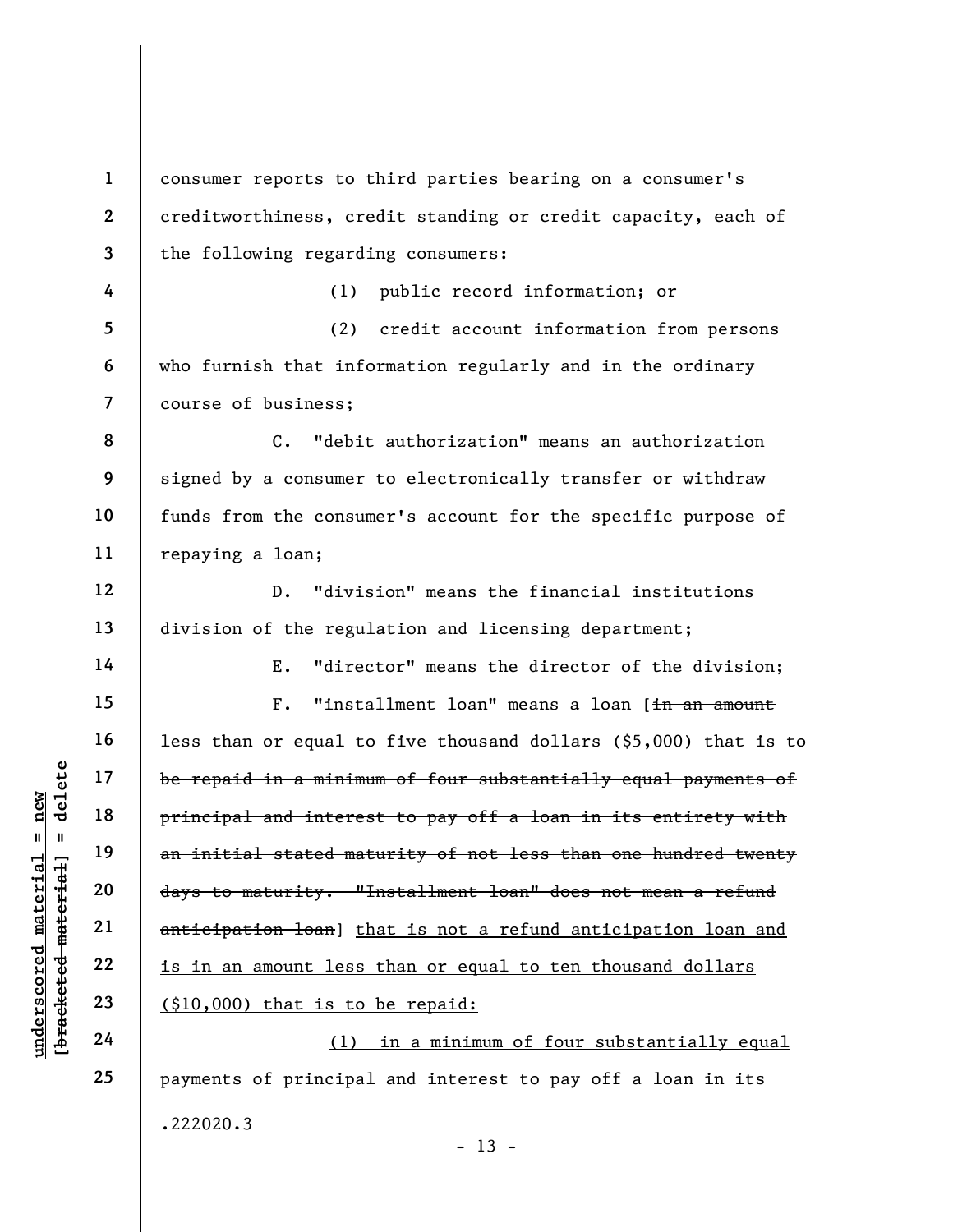1 2 entirety with an initial stated maturity of not less than one hundred twenty days to maturity; or

(2) in any number of payments and with any initial stated days to maturity that bears no finance charge as disclosed pursuant to 12 CFR Part 1026, known as "Regulation Z", and with respect to which no other fees or charges of any kind are imposed at any time;

8 9 10 11 12 13 14 15 16 G. "license" means a permit issued under the authority of the New Mexico Small Loan Act of 1955 to make loans and collect charges therefor strictly in accordance with the provisions of that act at a single place of business. It shall constitute and shall be construed as a grant of a revocable privilege only to be held and enjoyed subject to all the conditions, restrictions and limitations contained in the New Mexico Small Loan Act of 1955 and lawful regulations promulgated by the director and not otherwise;

underscored material = new [bracketed material] = delete H. "licensee" means a person to whom one or more licenses have been issued pursuant to the New Mexico Small Loan Act of 1955 upon the person's written application electing to become a licensee and consenting to exercise the privilege of a licensee solely in conformity with the New Mexico Small Loan Act of 1955 and the lawful regulations promulgated by the director under that act and whose name appears on the face of the license;

> I. "make a loan" means to originate a new loan .222020.3  $- 14 -$

25

17

18

19

20

21

22

23

24

3

4

5

6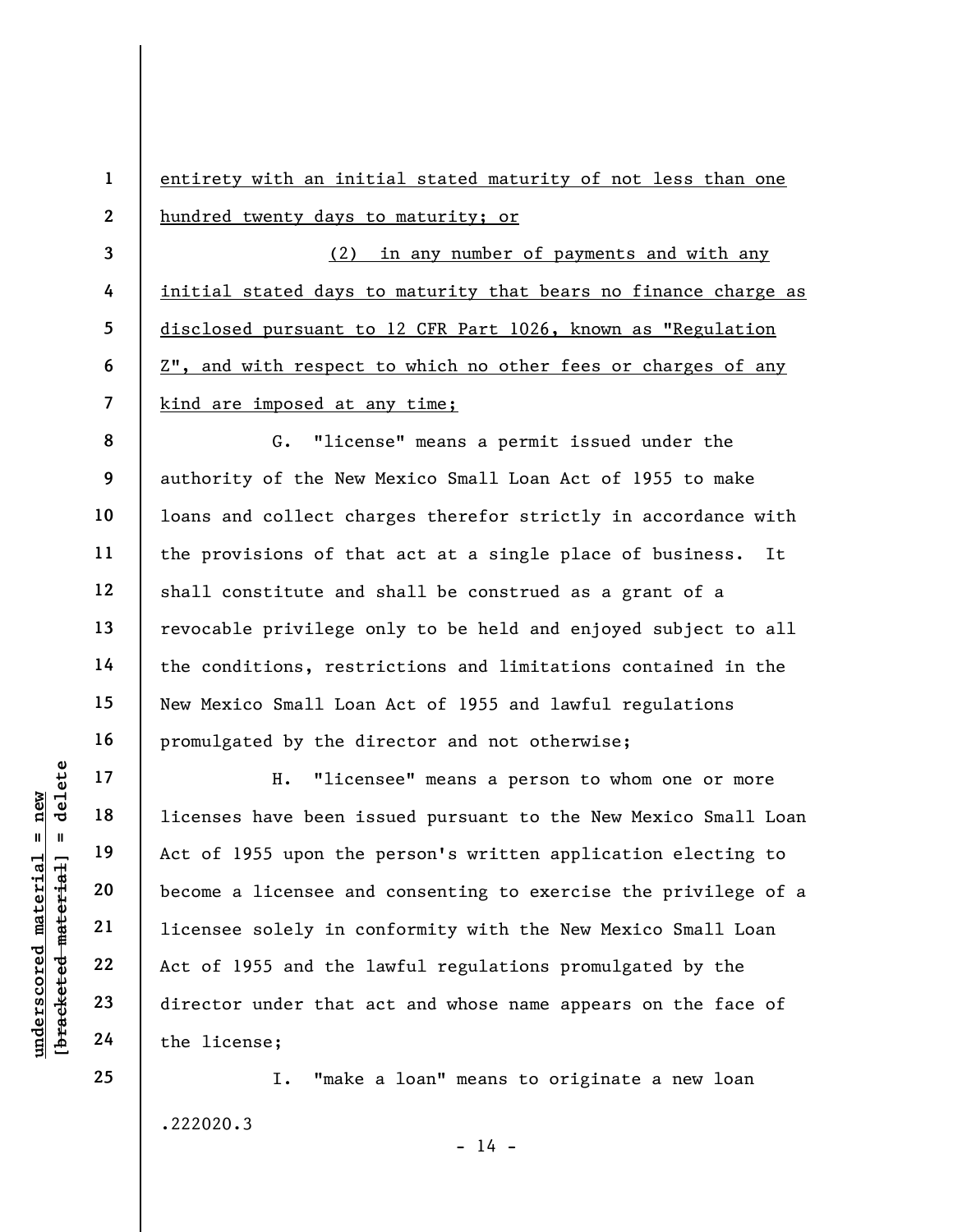agreement or to make any change to the terms of an existing loan agreement, including the principal amount financed, the annual percentage rate, finance charge, fees or payment schedule;

J. "person" includes an individual, copartner, association, trust, corporation and any other legal entity;

K. "prime rate of interest" means the bank prime loan rate published by the board of governors of the federal reserve system on the last business day of the preceding month;

[ $K$ .] L. "refund anticipation loan" means a loan that is secured by or that the creditor arranges or expects to be repaid, directly or indirectly, from the proceeds of the consumer's federal or state personal income tax refunds or tax credits, including any sale, assignment or purchase of a tax refund or tax credit at a discount or for a fee; and

underscored material = new [bracketed material] = delete [ $\overline{L}$ .] M. "simple interest" means a method of calculating interest in which the amount of interest is calculated based on the annual percentage rate disclosed in the loan agreement and is computed only on the outstanding principal balance of the loan."

SECTION 6. Section 58-15-3 NMSA 1978 (being Laws 1955, Chapter 128, Section 3, as amended) is amended to read:

"58-15-3. APPLICABILITY OF ACT--EXEMPTIONS--EVASIONS-- PENALTY.--

A. A person shall not engage in the business of .222020.3  $- 15 -$ 

1

2

3

4

5

6

7

8

9

10

11

12

13

14

15

16

17

18

19

20

21

22

23

24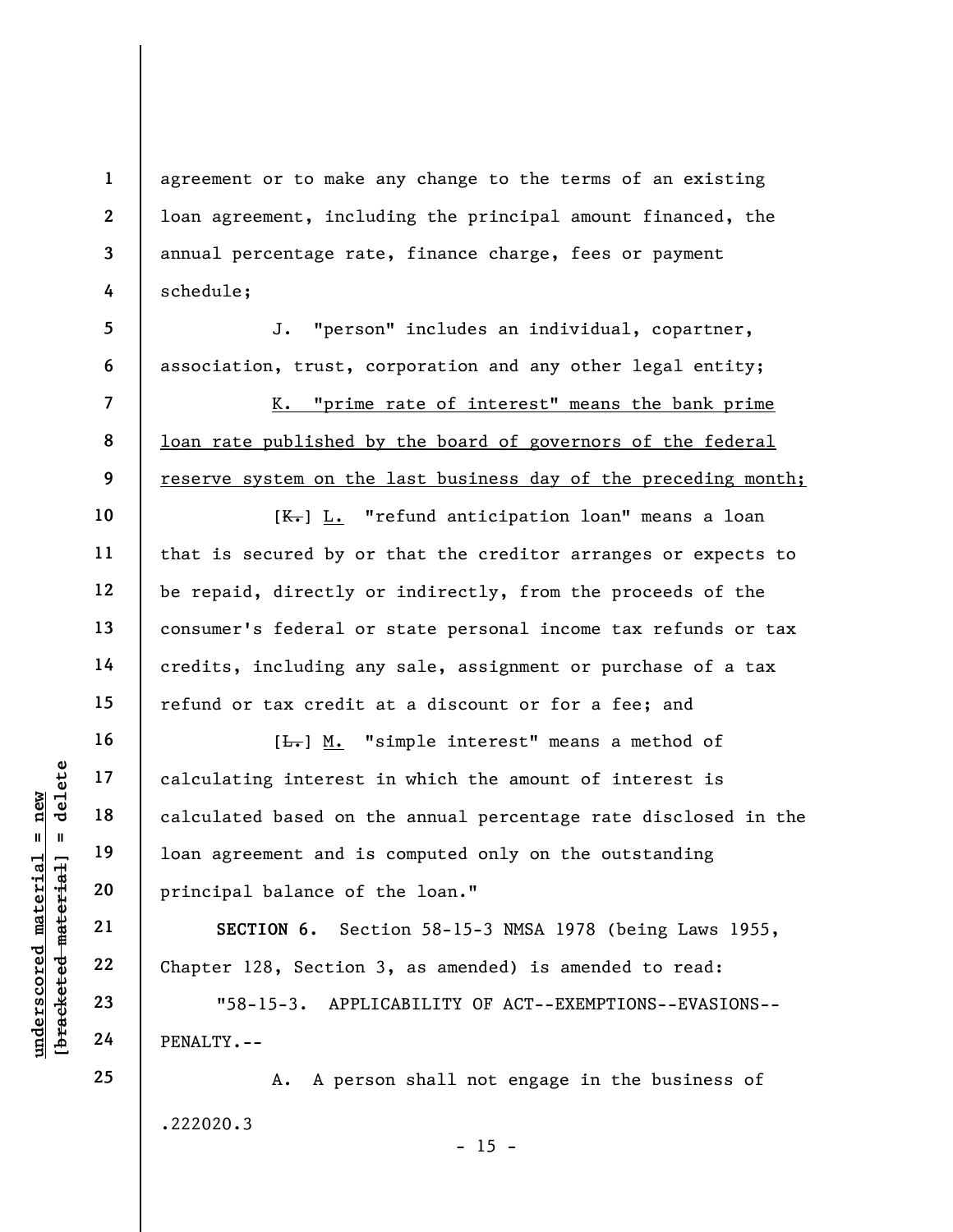lending in amounts of [five thousand dollars (\$5,000)] ten thousand dollars (\$10,000) or less for a loan without first having obtained a license from the director. Nothing contained in this subsection shall restrict or prohibit a licensee under the New Mexico Small Loan Act of 1955 from making loans in any amount under the New Mexico Bank Installment Loan Act of 1959 in accordance with the provisions of Section 58-7-2 NMSA 1978.

8 9 B. Nothing in the New Mexico Small Loan Act of 1955 shall apply to a person making individual advances of [five thousand dollars  $(55,000)$  ten thousand dollars (\$10,000) or less under a written agreement providing for a total loan or line of credit in excess of [<del>five thousand dollars (\$5,000)</del>] ten thousand dollars (\$10,000).

underscore material material shall that act apply<br>  $\begin{array}{c|c|c|c} \hline \text{u} & \text{u} & \text{u} & \text{u} \\ \hline \text{u} & \text{u} & \text{u} & \text{u} \\ \hline \text{u} & \text{u} & \text{u} & \text{u} \\ \hline \text{u} & \text{u} & \text{u} & \text{u} \\ \hline \text{u} & \text{u} & \text{u} & \text{u} \\ \hline \text{u} & \text{u} & \text{u} & \$ C. A banking corporation, savings and loan association or credit union operating under the laws of the United States or of a state shall be exempt from the licensing requirements of the New Mexico Small Loan Act of 1955, nor shall that act apply to business transacted by any person under the authority of and as permitted by any such law nor to any bona fide pawnbroking business transacted under a pawnbroker's license nor to bona fide commercial loans made to dealers upon personal property held for resale. Nothing contained in the New Mexico Small Loan Act of 1955 shall be construed as abridging the rights of any of those exempted from the operations of that act from contracting for or receiving .222020.3

1

2

3

4

5

6

7

10

11

12

13

14

15

16

17

18

19

20

21

22

23

24

25

 $- 16 -$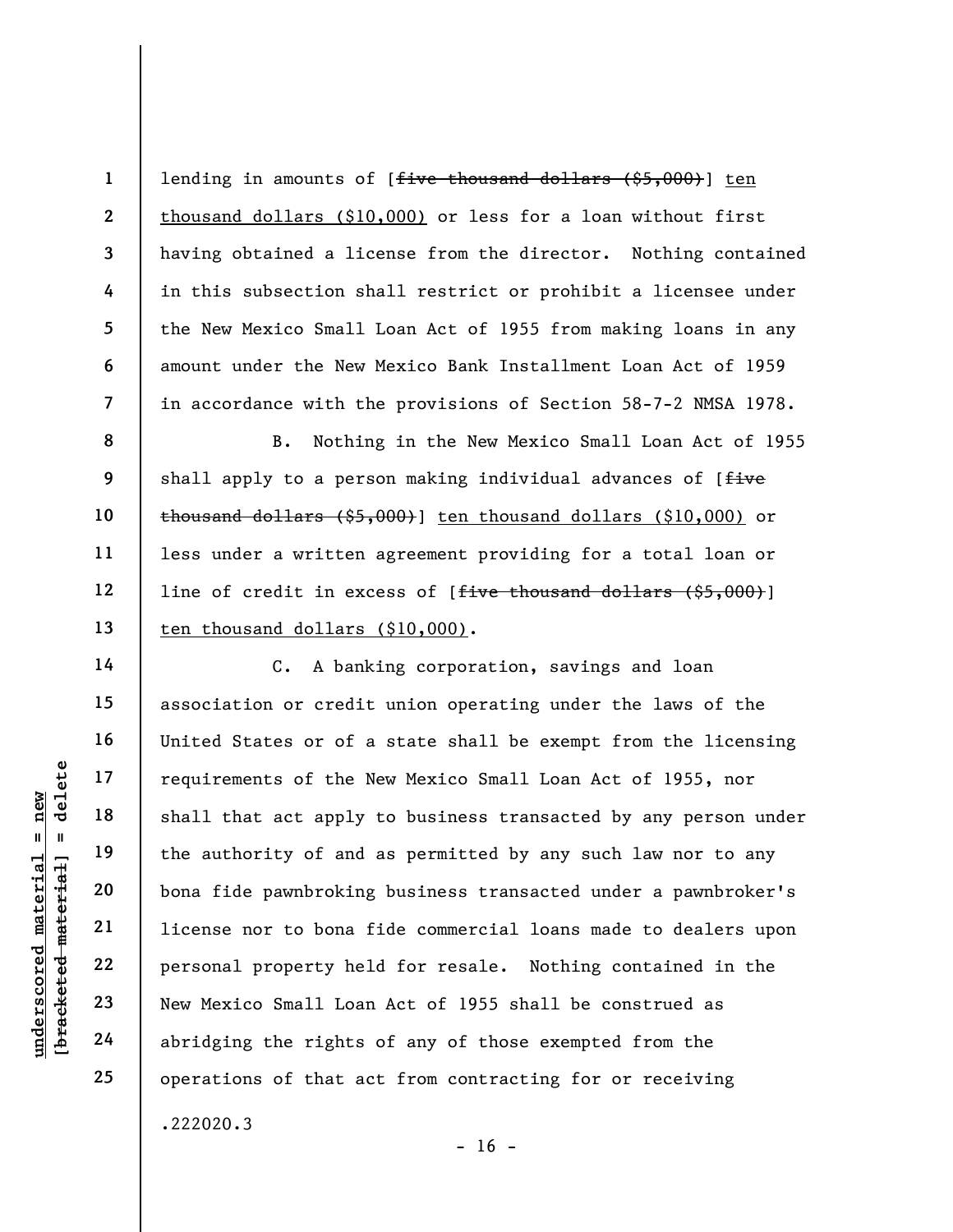UNDERETRIES OF PUTCHASES OF<br>
19 18 OF PUTCHASE, whether<br>
19 20 for goods or services<br>
21 provided; [and]<br>
22 arrangement or procur<br>
24 activity of a third p 1 2 3 4 5 6 7 8 9 10 11 12 13 14 15 16 17 18 19 20 21 22 23 24 25 interest or charges not in violation of an existing applicable statute of this state. D. The provisions of Subsection A of this section apply to: (1) a person who owns an interest, legal or equitable, in the business or profits of a licensee and whose name does not specifically appear on the face of the license, except a stockholder in a corporate licensee; [and] (2) a person who seeks to evade its application by any device, subterfuge or pretense whatsoever, including but not thereby limiting the generality of the foregoing: (a) the loan, forbearance, use or sale of credit (as guarantor, surety, endorser, comaker or otherwise), money, goods or things in action; (b) the use of collateral or related sales or purchases of goods or services or agreements to sell or purchase, whether real or pretended; (c) receiving or charging compensation for goods or services, whether or not sold, delivered or provided; [and] (d) the real or pretended negotiation, arrangement or procurement of a loan through any use or activity of a third person, whether real or fictitious; (e) making loans disguised as a personal .222020.3 - 17 -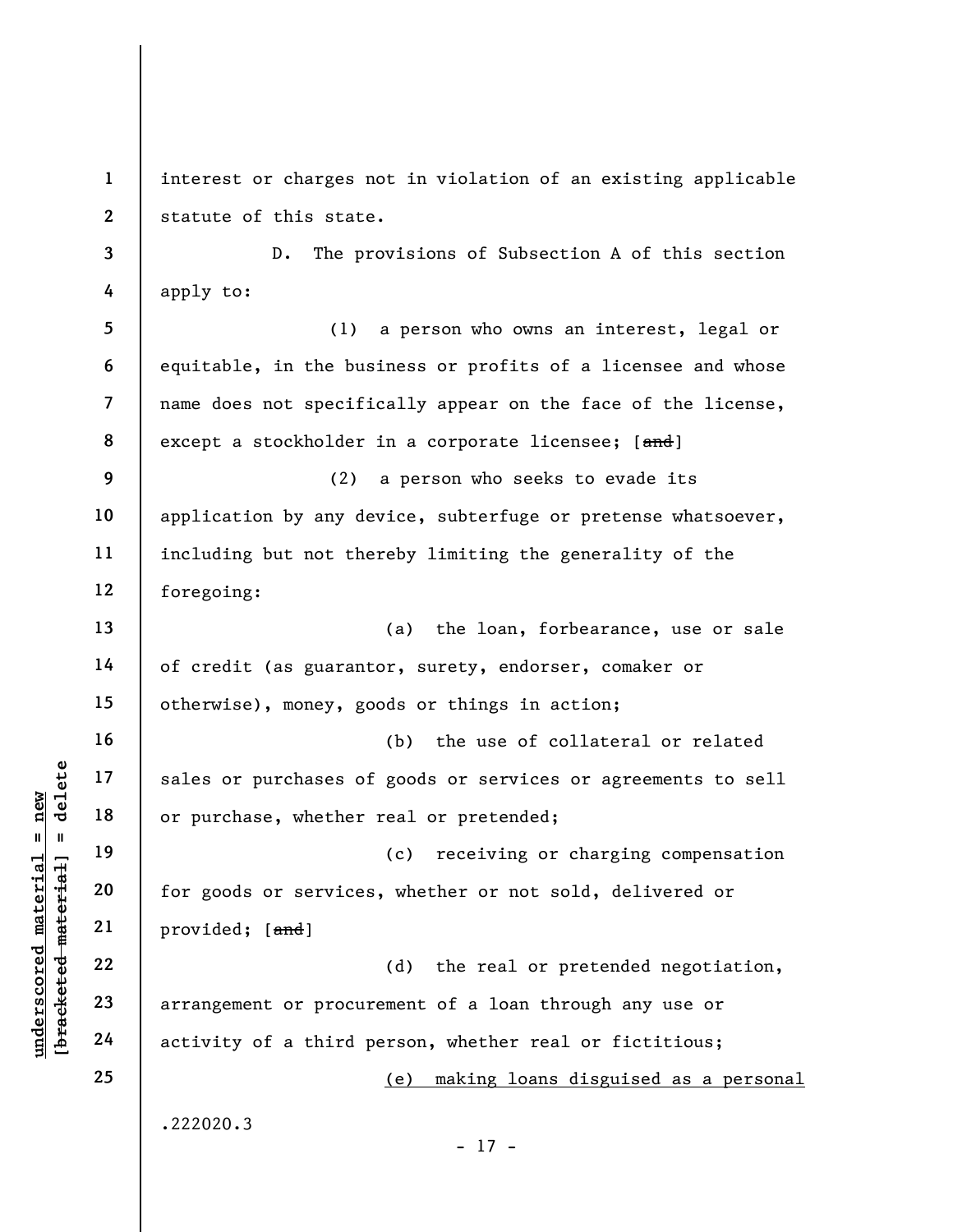|                                             | $\mathbf{1}$            | property sale and leaseback transaction;                        |
|---------------------------------------------|-------------------------|-----------------------------------------------------------------|
|                                             | $\mathbf{2}$            | disguising loan proceeds as a cash<br>(f)                       |
|                                             | 3                       | rebate for the pretextual installment sale of goods or          |
|                                             | 4                       | services; and                                                   |
|                                             | 5                       | (g) making, offering, assisting or                              |
|                                             | 6                       | arranging a debtor to obtain a loan with a greater rate or      |
|                                             | $\overline{\mathbf{z}}$ | interest, consideration or charge than is permitted by Chapter  |
|                                             | 8                       | 58 NMSA 1978 through any method, including mail, telephone,     |
|                                             | 9                       | internet or any electronic means, regardless of whether the     |
|                                             | 10                      | person has a physical location in the state; and                |
|                                             | 11                      | (3) a person purporting to act as an agent,                     |
|                                             | 12                      | service provider or in another capacity for another entity that |
|                                             | 13                      | is exempt from the New Mexico Small Loan Act of 1955, if, among |
|                                             | 14                      | other things:                                                   |
|                                             | 15                      | (a) the person holds, acquires or                               |
|                                             | 16                      | maintains, directly or indirectly, the predominant economic     |
| delete                                      | 17                      | interest in the loan;                                           |
| new                                         | 18                      | (b) the person markets, brokers,                                |
| H<br>$\mathbf{I}$                           | 19                      | arranges or facilitates the loan and holds the right,           |
|                                             | 20                      | requirement or first right of refusal to purchase loans,        |
|                                             | 21                      | receivables or interests in the loans; or                       |
|                                             | 22                      | the totality of the circumstances<br>(c)                        |
|                                             | 23                      | indicate that the person is the lender and the transaction is   |
| underscored material<br>[bracketed material | 24                      | structured to evade the requirements of the New Mexico Small    |
|                                             | 25                      | Loan Act of 1955. In deciding whether the totality of the       |
|                                             |                         | .222020.3                                                       |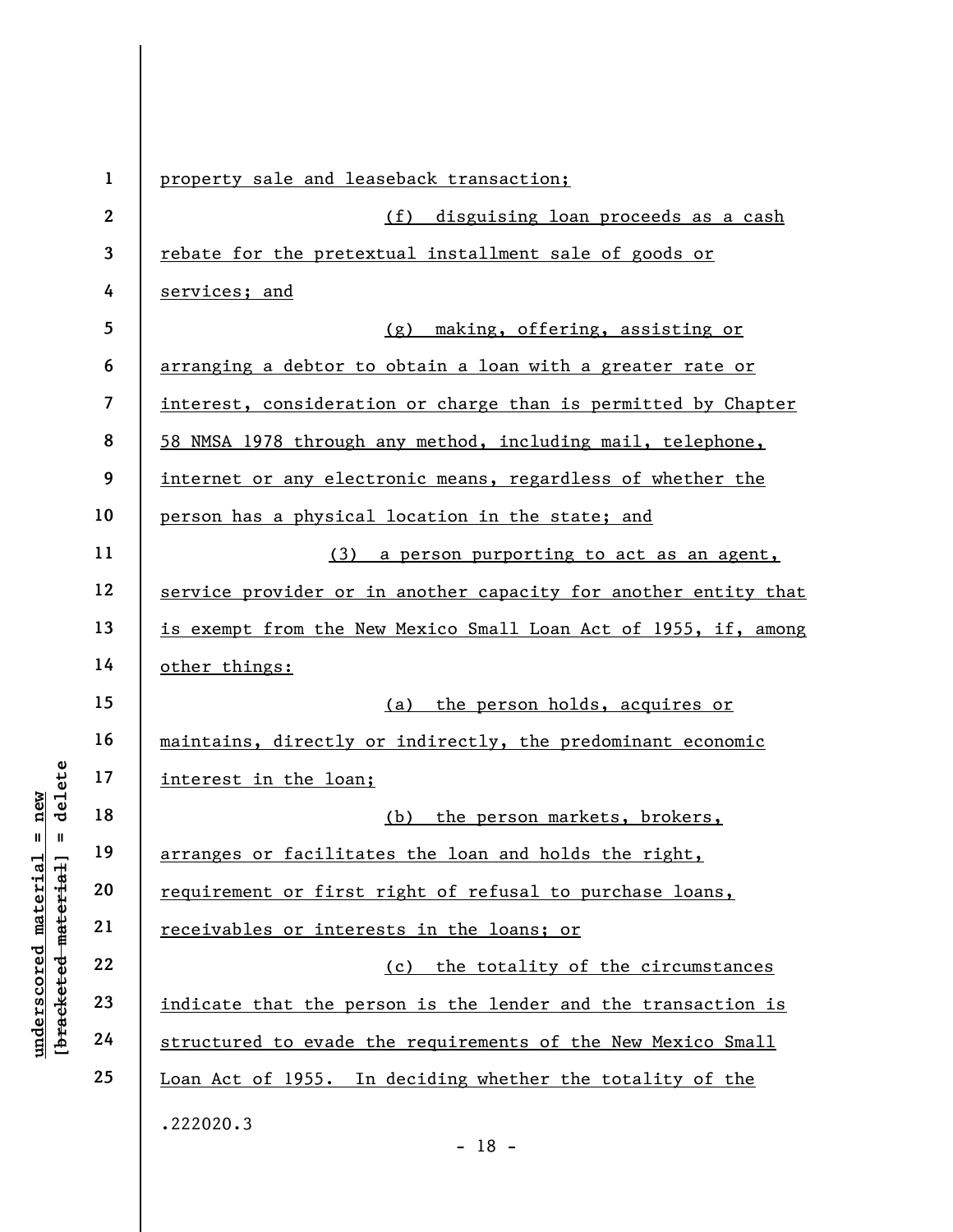1 2 3 4 5 6 7 8 9 circumstances indicate that the person is a lender and a transaction is structured to evade the requirements of the New Mexico Small Loan Act of 1955, all relevant factors may be considered, including where the person: 1) indemnifies, insures or protects an exempt entity for any costs or risks related to the loan; 2) predominantly designs, controls or operates the loan program; or 3) purports to act as an agent, service provider or in another capacity for an exempt entity while acting directly as a lender in other states.

underscores material material end of the material of the material of the material of the material changes whatsoever.<br>
The settlement of the settlement of the settlement of the settlement of the settlement of the settlemen E. A person, copartnership, trust or a trustee or beneficiary thereof or an association or corporation or a member, officer, director, agent or employee thereof who violates or participates in the violation of a provision of Subsection A of this section is guilty of a petty misdemeanor and upon conviction shall be sentenced pursuant to the provisions of Subsection B of Section 31-19-1 NMSA 1978. A contract or loan in the making or collection of which an act is done that violates Subsection A or D of this section or Section 58-15-17 or 58-15-20 NMSA 1978 is void and the lender has no right to collect, receive or retain any principal, interest or charges whatsoever.

F. A loan in an amount equal to [five thousand  $\frac{d{\theta}}{d{\theta}}$  (\$5,000)] ten thousand dollars (\$10,000) or less shall be made only pursuant to the New Mexico Bank Installment Loan Act of 1959 or the New Mexico Small Loan Act of 1955.

 $- 19 -$ 

10

11

12

13

14

15

16

17

18

19

20

21

22

23

24

25

.222020.3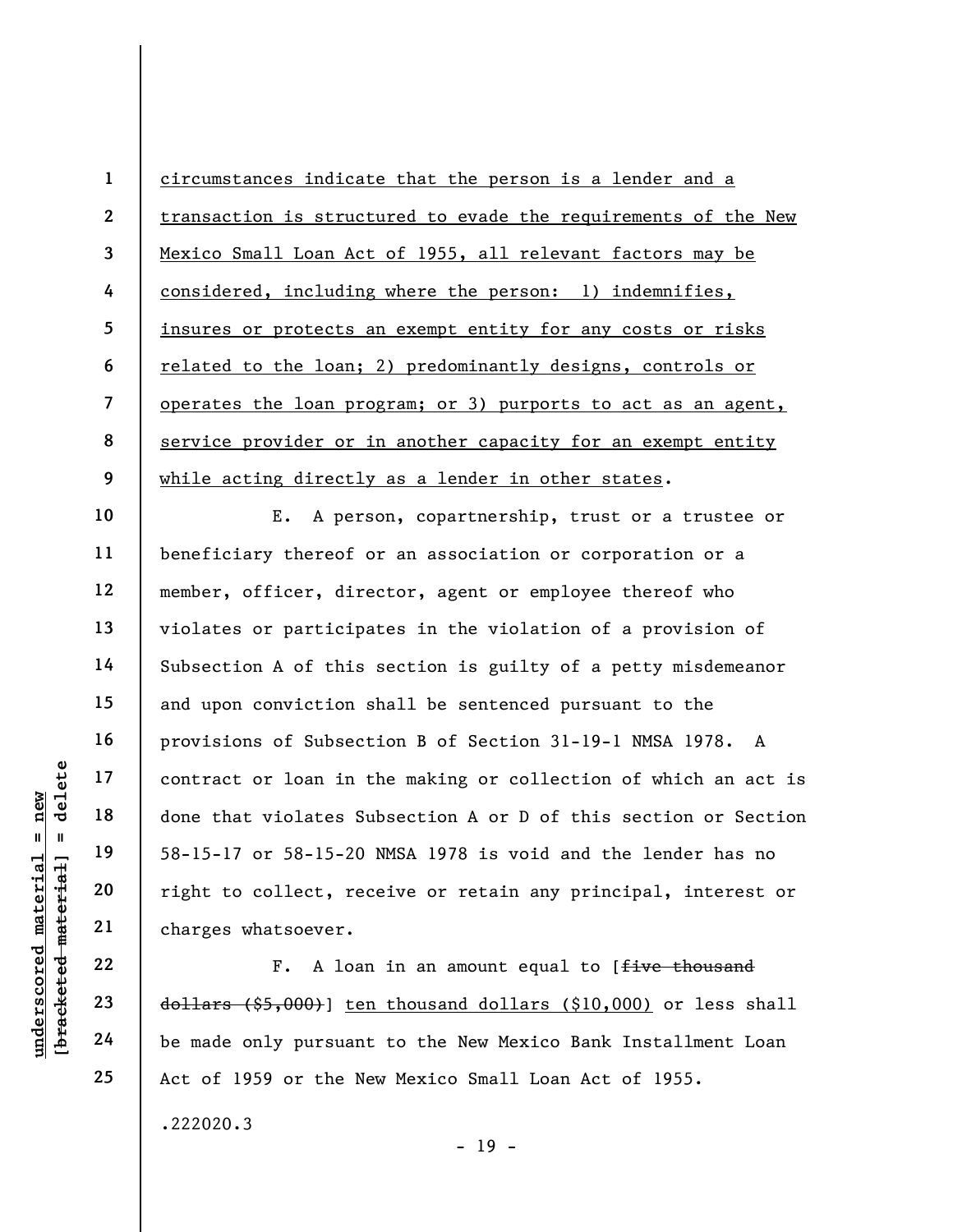G. A violation of a provision of the New Mexico Small Loan Act of 1955 that constitutes either an unfair or deceptive trade practice or an unconscionable trade practice pursuant to Section 57-12-2 NMSA 1978 is actionable pursuant to the Unfair Practices Act."

SECTION 7. Section 58-15-9 NMSA 1978 (being Laws 1955, Chapter 128, Section 9, as amended) is amended to read:

"58-15-9. EXAMINATION OF LICENSEE'S BOOKS AND RECORDS-- WITNESSES.--

A. At least once each year, the director or the director's authorized representative shall make an examination of the place of business of each licensee and the loans, transactions, books, papers and records of the licensee insofar as they pertain to the business licensed under the New Mexico Small Loan Act of 1955 as the director may deem necessary. The licensee shall pay to the director for such annual examination a fee of two hundred dollars (\$200).

understand material and the license a copy of the license a copy of the license a copy of the license a copy of the license a copy of the license a copy of the license a copy of the license a copy of the license a copy of B. Within a reasonable time after the completion of an examination of a licensed office, the director shall mail to the licensee a copy of the report of the examination, together with any comments, exceptions, objections or criticisms of the director concerning the conduct of the licensee and the operation of the licensed office.

C. For the purpose of discovering violations of the New Mexico Small Loan Act of 1955 or of securing information .222020.3  $- 20 -$ 

23 24

25

1

2

3

4

5

6

7

8

9

10

11

12

13

14

15

16

17

18

19

20

21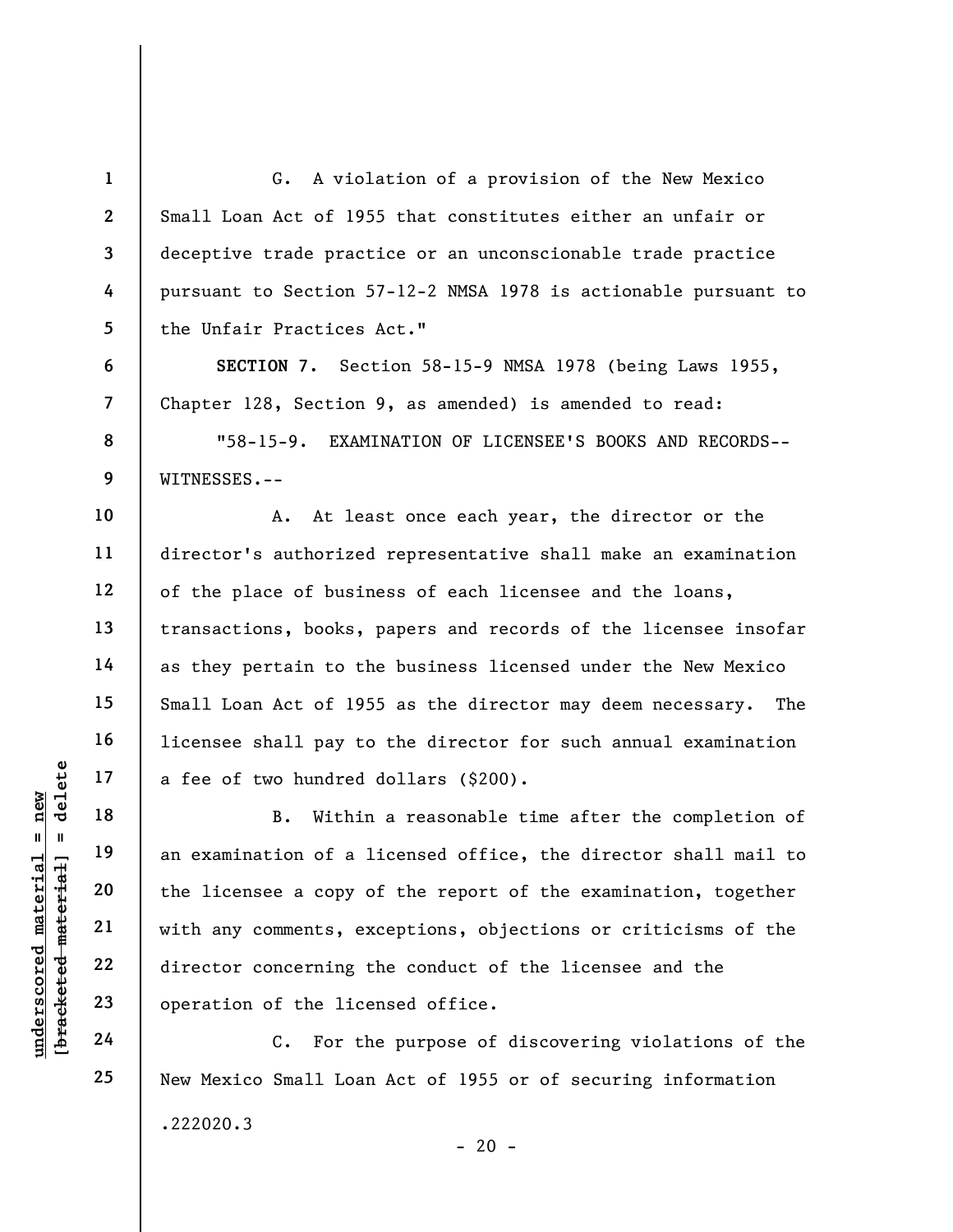lawfully required under that act, the director or the director's authorized representative may at any time investigate the business and examine the books, accounts, papers and records used therein, including income tax returns or other reports filed in the office of the director of the revenue processing division of the taxation and revenue department of:

8

13

14

15

16

17

18

19

20

21

22

23

24

25

1

2

3

4

5

6

7

## (1) any licensee;

9 10 11 12 (2) any other person engaged in the business described in Subsection A of Section 58-15-3 NMSA 1978 or participating in such business as principal, agent, broker or otherwise; and

(3) any person  $[**when**]$  who the director has reasonable cause to believe is violating any provision of the New Mexico Small Loan Act of 1955, whether the person claims to be within the authority or beyond the scope of that act.

underscored material = new [bracketed material] = delete D. For the purposes of this section, a person who advertises, solicits or makes any representation as being willing to make loan transactions in any amount, except persons, financial institutions or lending agencies operating under charters or licenses issued by a state or federal agency or under any special statute, shall be subject to investigation under the New Mexico Small Loan Act of 1955 and shall be presumed to be engaged in the business described in Subsection A of Section 58-15-3 NMSA 1978 as to any loans of [five

 $-21 -$ 

.222020.3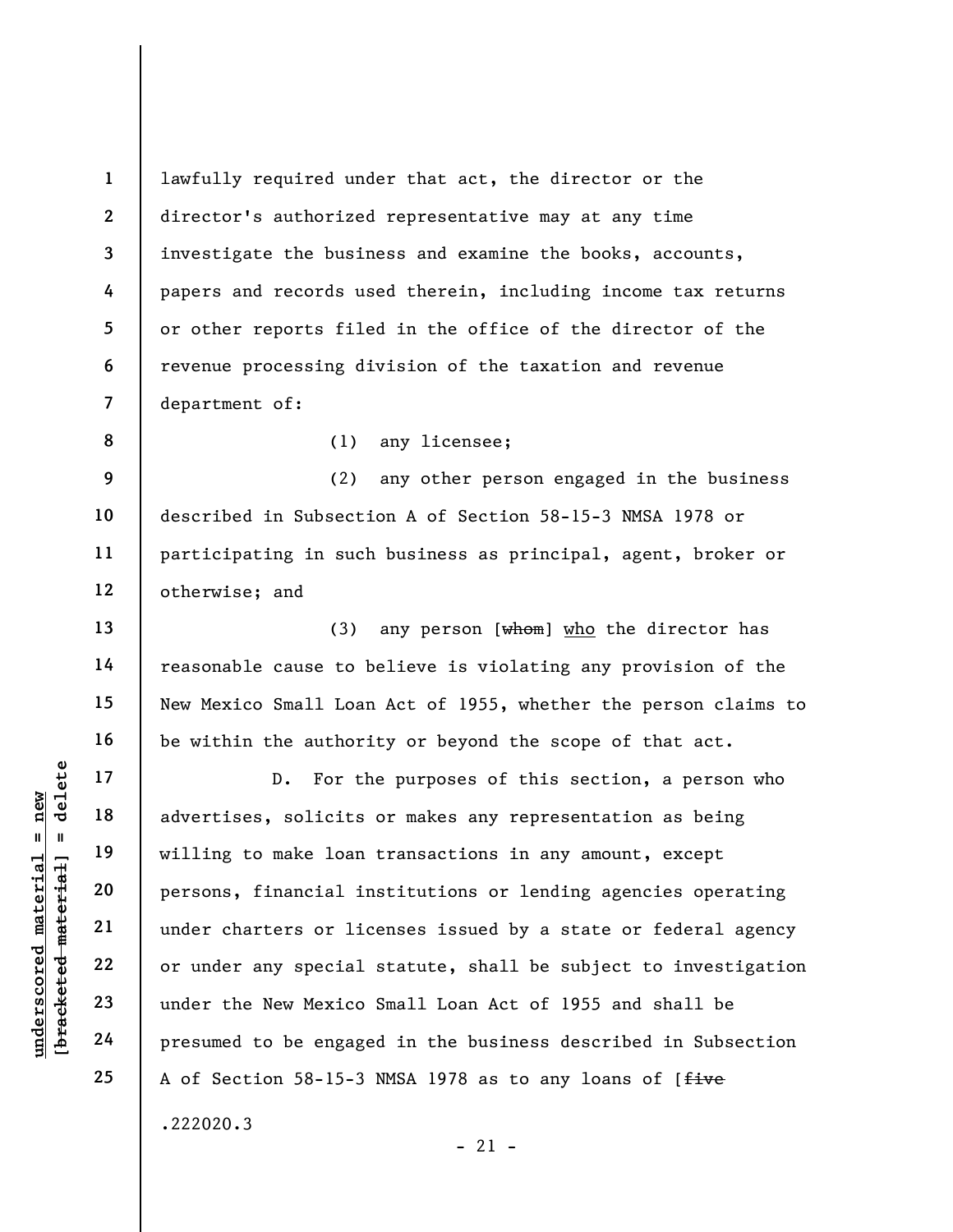1 2 thousand dollars (\$5,000)] ten thousand dollars (\$10,000) or less.

3 4 5 6 7 8 9 10 11 12 13 14 15 E. To facilitate the examinations and investigations by the director and fully disclose the operations and methods of operation of each licensed office, the licensee shall, in each licensed office, keep on file as part of the records of the office all office manuals, communications or directives containing statements of loan policy to office managers and employees. If the licensee is an individual, corporation, trust or association, the licensee shall keep in at least one office for information of the director a record of the several individuals, firms, beneficiaries of any trust and corporations deriving or receiving any part of the benefits, net income or profits from the operation of the licensee within New Mexico.

underscored material = new [bracketed material] = delete F. For the purposes of this section, the director or the director's authorized representative shall have and be given free access to the offices and places of business, files, safes and vaults of all licensees and shall have authority to require the attendance of any person and to examine the person under oath relative to such loans or business or to the subject matter of any examination, investigation or hearing as provided in the New Mexico Small Loan Act of 1955. Notices to appear before the director for examination under oath may be served by registered mail. If the party notified to appear is the .222020.3

16

17

18

19

20

21

22

23

24

25

 $- 22 -$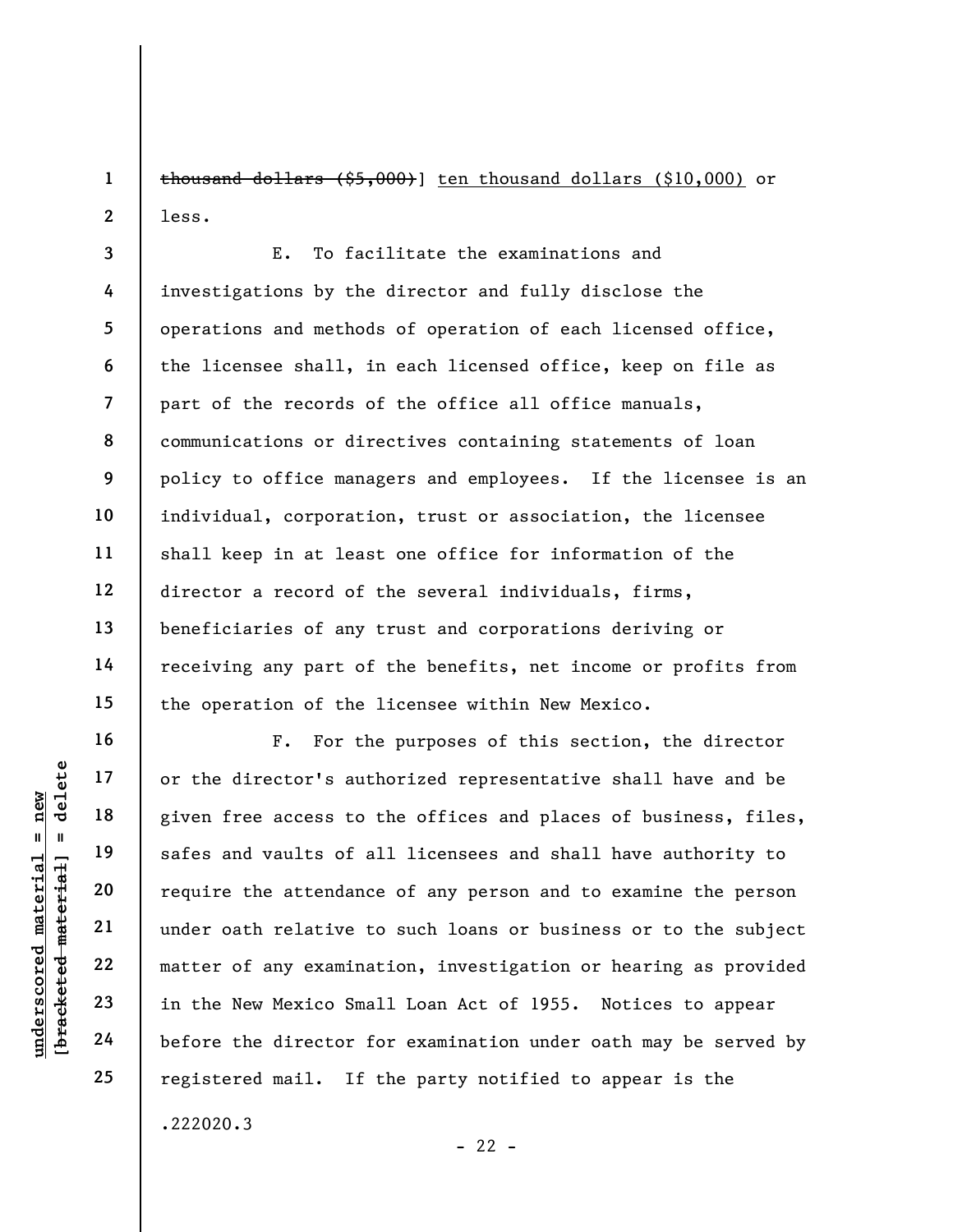8 12 licensee, any person named on the face of the license being investigated or any agent, employee or manager participating in the licensee's business and the party fails to appear for examination or refuses to answer questions submitted, the director may, forthwith and without further notice to the licensee, suspend the license involved pending compliance with the notice. Upon failure of any other person to appear or to answer questions, the director may apply to and invoke the aid of any district court of New Mexico in compelling the attendance and testimony of any such person and the production of books, records, written instruments and documents relating to the business of the licensee. The district court whose aid is so invoked by the director may, in case of contumacy or refusal to obey any order of the district court issued to compel the attendance of the person or the production of books, records, written instruments and documents, punish the person as for contempt of court.

understand material material or the New Mexico Small<br>
we were the set of the New Mexico Small<br>
we were the New Mexico Small<br>
we were the New Mexico Small<br>
23<br>
24<br>
the New Mexico Small<br>
the New Mexico Small<br>
the New Mexico G. The director shall prescribe rules of procedure for all hearings, examinations or investigations provided for in the New Mexico Small Loan Act of 1955. The director is not bound by the usual common law or statutory rules of evidence or by any technical or formal rules of procedure or pleading and specification of charges other than as specifically provided in the New Mexico Small Loan Act of 1955 but may conduct hearings, examinations and investigations in the manner best calculated .222020.3

1

2

3

4

5

6

7

9

10

11

13

14

15

16

17

18

19

20

21

22

23

24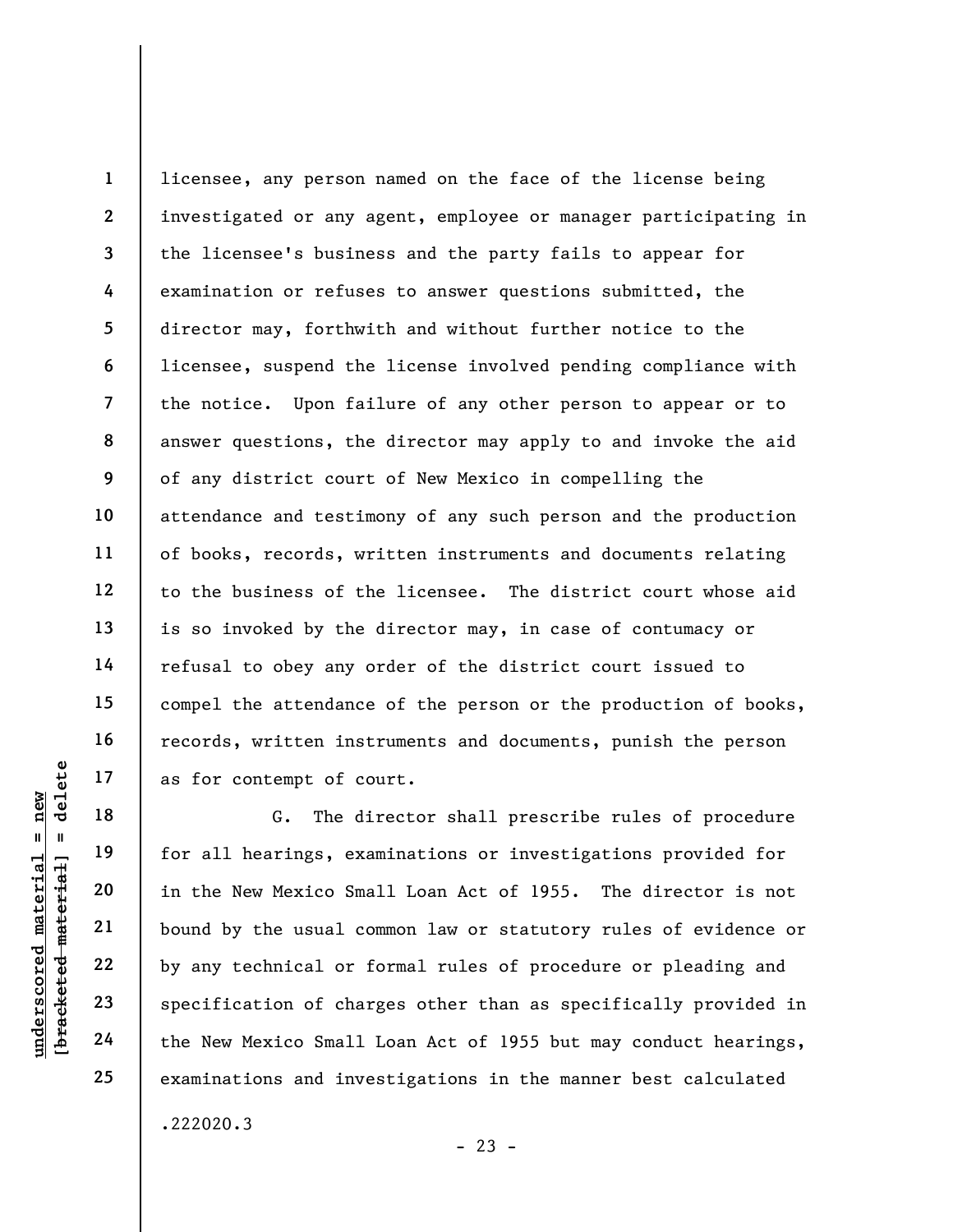1

10

11

12

13

14

15

16

17

18

19

20

21

22

23

24

25

to ascertain the substantial rights of the parties interested.

2 3 4 5 6 7 8 9 H. The director has the power to administer oaths, certify official acts and records of the director's office, issue subpoenas for witnesses in the name of and under the seal of the director's office and compel the production of papers, books, accounts and documents. The director shall issue subpoenas at the instance of any party to a hearing before the division upon payment of a fee of two dollars fifty cents (\$2.50) for each subpoena so issued.

I. Depositions may be taken with or without a commission, and written interrogatories may be submitted in the same manner and on the same grounds provided by law for the taking of depositions or submission of written interrogatories in civil actions pending in the district courts of this state.

under 17<br>
= 18<br>
= 18<br>
= 19<br>
= 19<br>
= 19<br>
= 19<br>
= 19<br>
= 19<br>
= 19<br>
= 19<br>
= 19<br>
= 19<br>
= 19<br>
= 19<br>
= 19<br>
= 19<br>
= 19<br>
= 19<br>
= 19<br>
= 19<br>
= 19<br>
= 19<br>
= 19<br>
= 19<br>
= 19<br>
= 19<br>
= 19<br>
= 19<br>
= 19<br>
= 19<br>
= 19<br>
= 19<br>
= 19<br>
= 19<br>
= 19<br>
= J. Each witness who appears before the director by the director's order shall receive the fees and mileage provided for witnesses in civil actions in the district court. Fees and mileage shall be paid by the state, but no witness subpoenaed at the instance of parties other than the director is entitled to compensation from the state for attendance or mileage unless the director certifies that the witness' testimony is material.

K. Whenever the director has reasonable cause to believe that a person is violating a provision of the New Mexico Small Loan Act of 1955, the director may, in addition to .222020.3

 $- 24 -$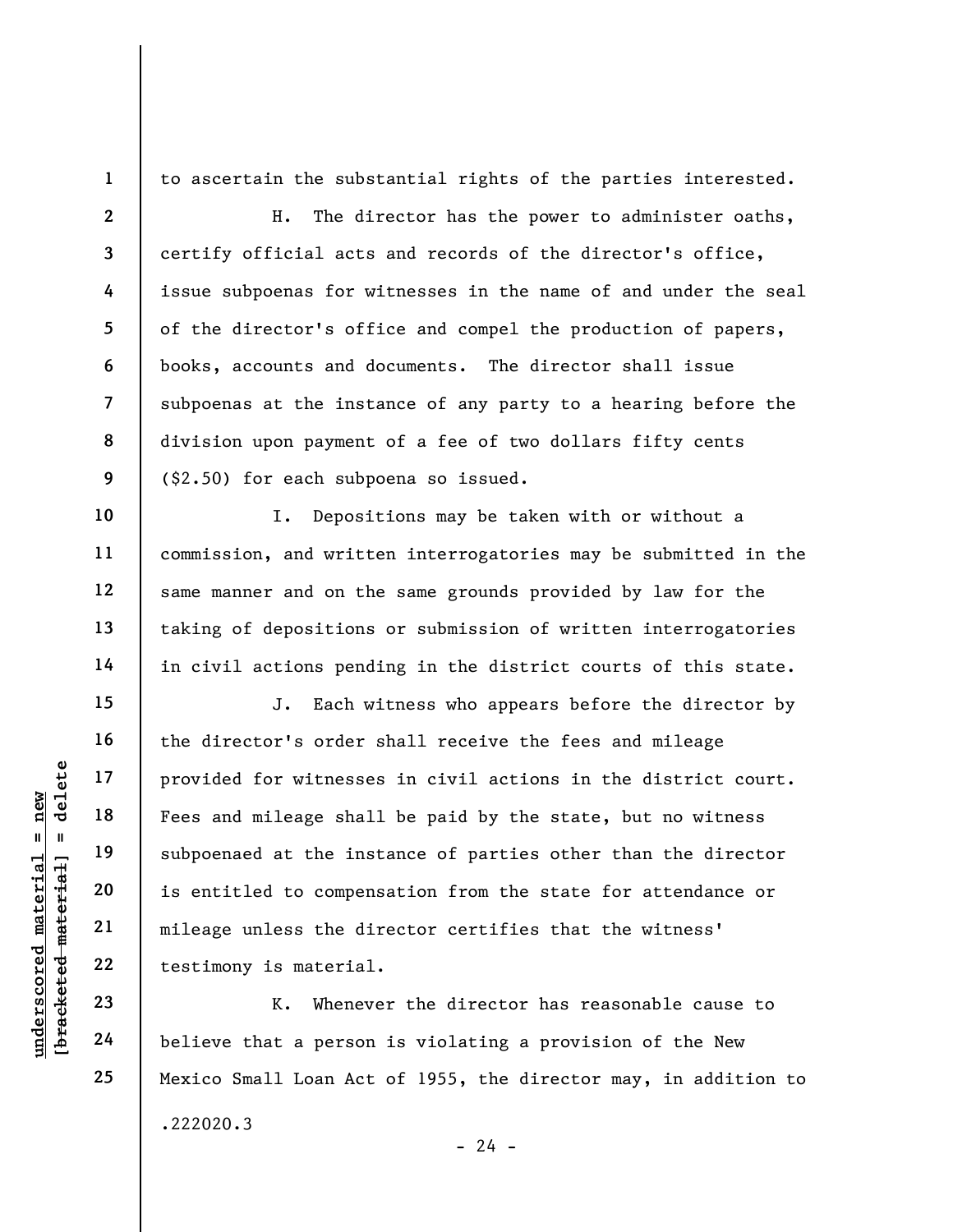understand material and business. The reading the court of 1955 through the material of the shall have powers and administration, windi business as are from 22 by the court."<br>
Example 22 by the court."<br>
23 SECTION 8. Secti 1 2 3 4 5 6 7 8 9 10 11 12 13 14 15 16 17 18 19 20 21 22 all actions provided for in that act and without prejudice thereto, enter an order requiring the person to desist or to refrain from the violation. An action may be brought on the relation of the attorney general and the director to enjoin the person from engaging in or continuing the violation or from doing any act in furtherance of the violation. In any such action, an order or judgment may be entered awarding a preliminary or final injunction as may be deemed proper. In addition to all other means provided by law for the enforcement of a temporary restraining order, temporary injunction or final injunction, the court in which such action is brought shall have power and jurisdiction to impound and to appoint a receiver for the property and business of the defendants, including books, papers, documents and records pertaining thereto or so much thereof as the court may deem reasonably necessary to prevent further violations of the New Mexico Small Loan Act of 1955 through or by means of the use of the property and business. The receiver, when appointed and qualified, shall have powers and duties as to custody, collection, administration, winding up and liquidation of the property and business as are from time to time conferred upon the receiver by the court."

SECTION 8. Section 58-15-10.1 NMSA 1978 (being Laws 2011, Chapter 105, Section 1, as amended) is amended to read:

 $- 25 -$ 

"58-15-10.1. LICENSEE REPORTING REQUIREMENTS--

.222020.3

23

24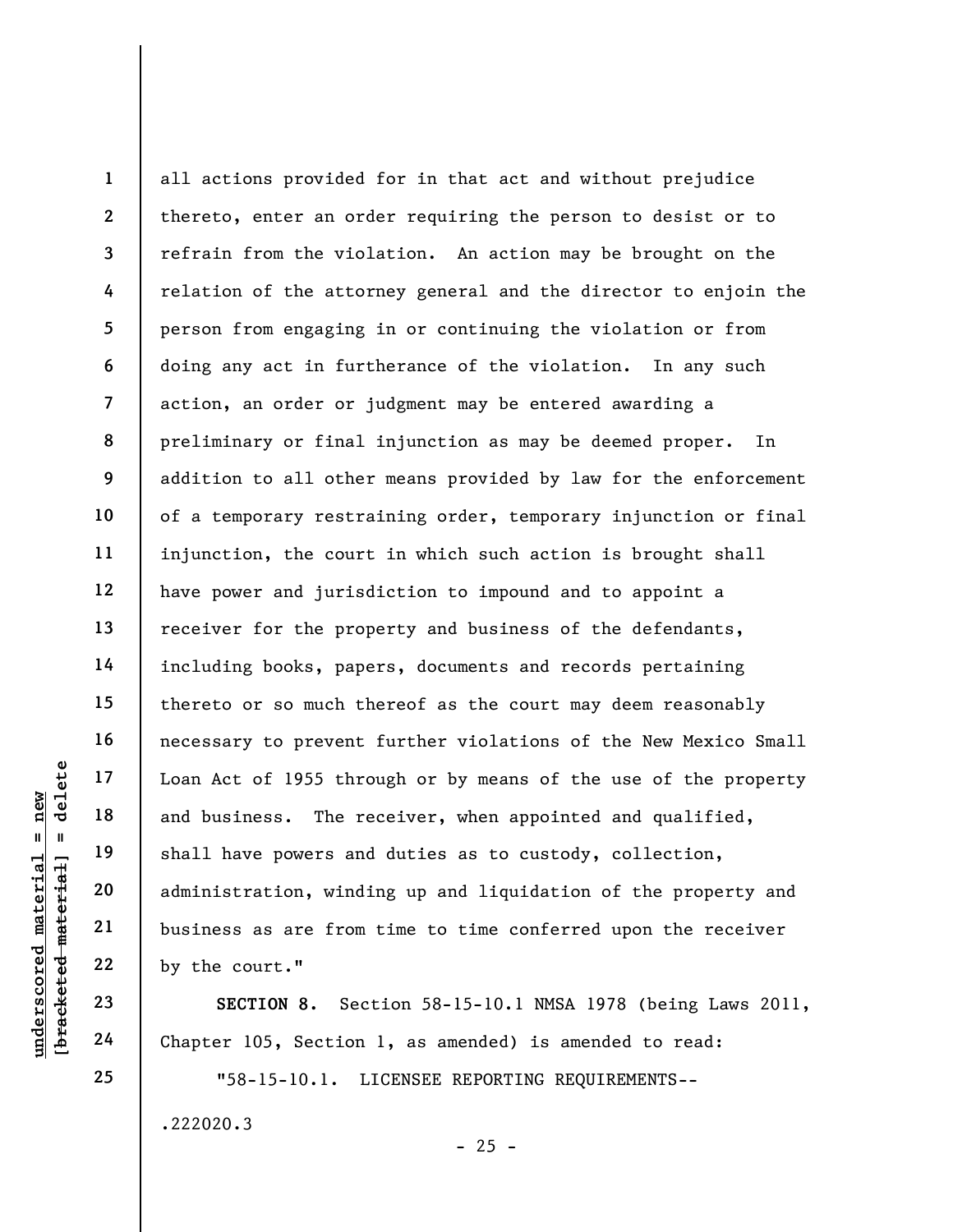1 PENALTIES.--

underscored material material material entered into for each<br>
definition of the set of the set of the set of the set of the set of the set of the set of the set of the set of the set of the set of the set of the set of the 2 3 4 5 6 7 8 9 10 11 12 13 14 15 16 17 18 19 20 21 22 23 24 25 A. Licensees shall file with the director each year reports containing at least the following information for the preceding calendar year ending December 31 in an aggregated, nonidentifying consumer manner as specified below: (1) a description of each loan product offered by the licensee, including: (a) whether the loan product was secured or unsecured; (b) whether the loan product was made pursuant to the New Mexico Small Loan Act of 1955 or the New Mexico Bank Installment Loan Act of 1959; (c) the total dollar amount of principal loaned for that product; (d) the percentage of the total dollar amount of all principal for that product that was repaid; and (e) the total number of individual borrowers who took out this type of loan product; (2) the total number of loan transactions entered into for each loan product in the following amounts: (a) five hundred dollars (\$500) or less; (b) five hundred one dollars (\$501) to one thousand dollars (\$1,000); (c) one thousand one dollars (\$1,001) to three thousand dollars  $(§3,000);$  [and] .222020.3  $- 26 -$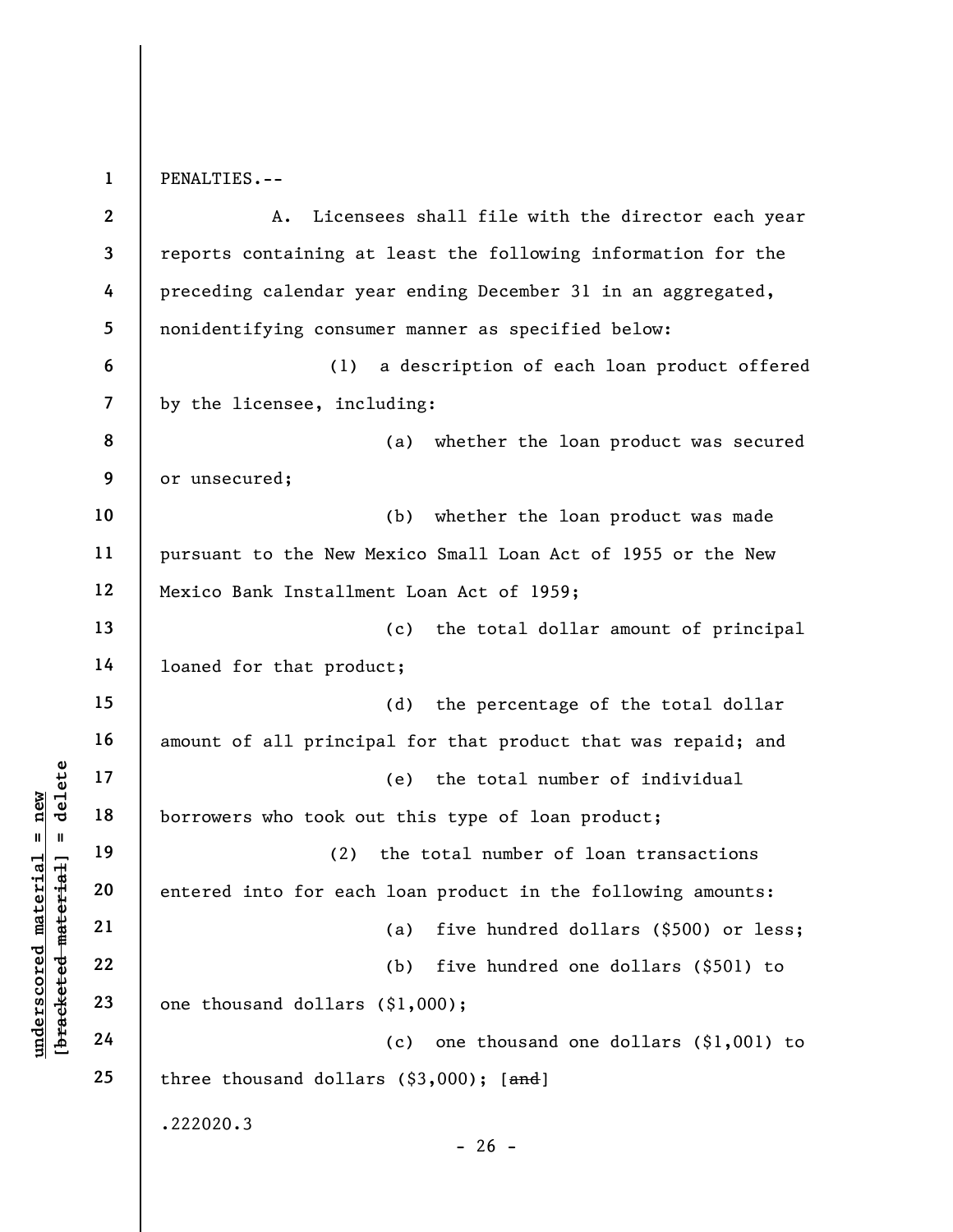|                                                    |                | $\mathbf{1}$ | (d)<br>three thousand one dollars $(§3,001)$                    |
|----------------------------------------------------|----------------|--------------|-----------------------------------------------------------------|
|                                                    | $\mathbf{2}$   |              | to five thousand dollars (\$5,000); and                         |
|                                                    | 3              |              | (e) five thousand one dollars (\$5,001)                         |
|                                                    | 4              |              | to ten thousand dollars (\$10,000);                             |
|                                                    | 5              |              | (3)<br>for each loan product, the number of loans               |
|                                                    | 6              |              | made and the total dollar amount of interest and fees charged   |
|                                                    | $\overline{7}$ |              | on the contracts for loans made within the following categories |
|                                                    | 8              |              | of annual percentage rate calculated pursuant to 12 CFR Part    |
|                                                    | 9              |              | 1026, known as "Regulation Z":                                  |
|                                                    | 10             |              | (a)<br>less than or equal to [thirty-six]                       |
|                                                    | 11             |              | ten percent;                                                    |
|                                                    | 12             |              | (b)<br>more than [thirty-six] ten percent                       |
|                                                    | 13             |              | through [one hundred] eighteen percent;                         |
|                                                    | 14             |              | more than [one hundred] eighteen<br>(c)                         |
|                                                    | 15             |              | percent through [one hundred fifty] thirty-six percent; and     |
|                                                    | 16             |              | (d)<br>[more than one hundred fifty percent                     |
| delete                                             | 17             |              | through one hundred seventy-five percent] more than thirty-six  |
| new<br>H                                           | 18             |              | percent if a permitted annual percentage rate is subject to an  |
| Ш                                                  | 19             |              | elevated calculation pursuant to Subsection L of Section        |
| material                                           | material<br>20 |              | 58-15-17 NMSA 1978 or Subsection F of Section 58-7-7 NMSA 1978; |
|                                                    | 21             |              | for each loan product, the following<br>(4)                     |
| underscored<br>[ <del>brack</del> ete <del>d</del> | 22             |              | aggregate amounts of fees and interest:                         |
|                                                    | 23             |              | a list of each fee charged by the<br>(a)                        |
|                                                    | 24             |              | lender and a description of each fee product or type, including |
|                                                    | 25             |              | fees charged for loan origination and credit insurance;         |
|                                                    |                |              | .222020.3                                                       |
|                                                    |                |              |                                                                 |

- 27 -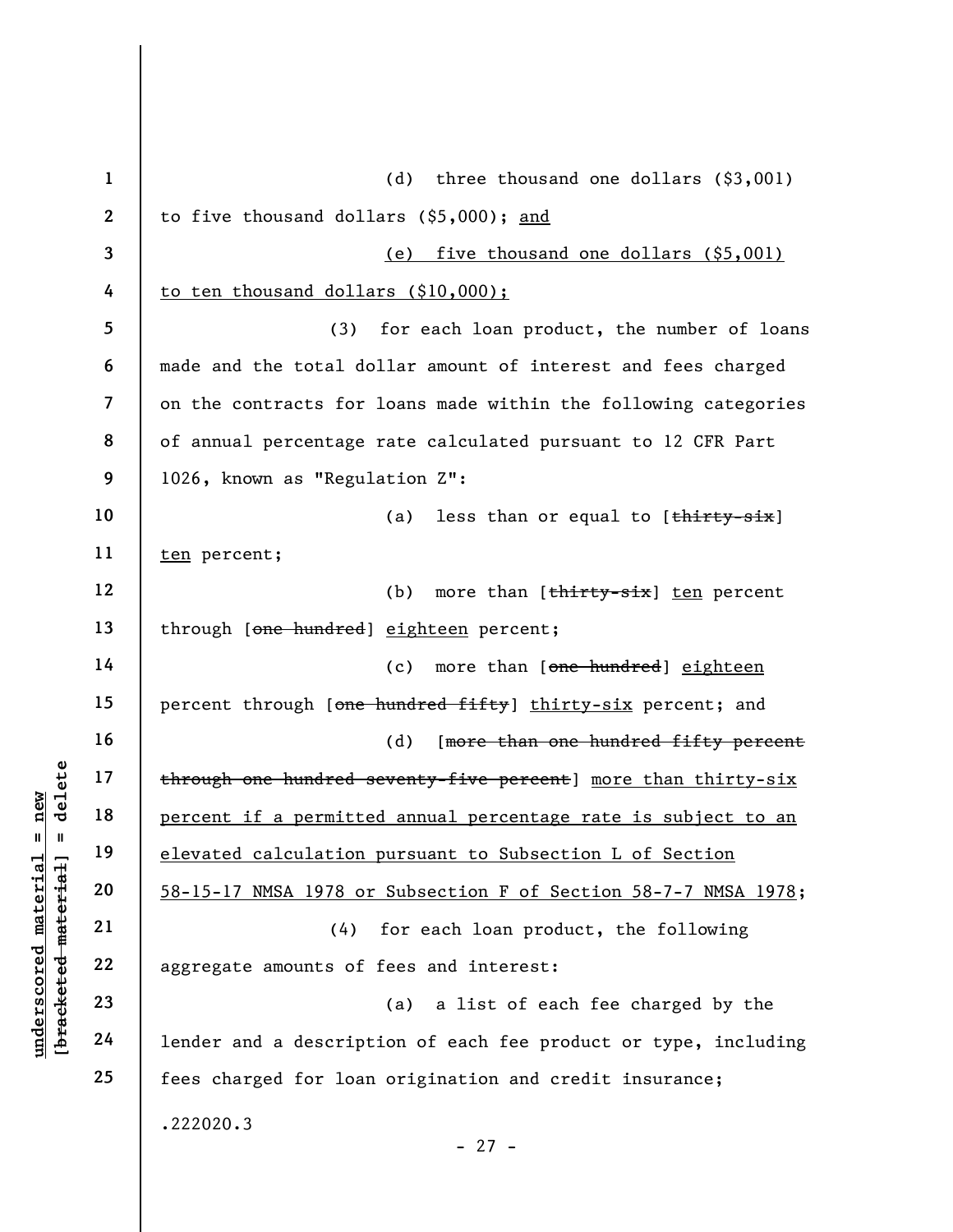understand 17<br>
and 18<br>
which payments were d<br>
weeks; and 3) monthly<br>
(6)<br>
or two loans with the<br>
core of all<br>
with the lender in th<br>
23<br>
24<br>
or more loans with the<br>
core of all<br>
core loans with the<br>
core loans with the<br>
co 1 2 3 4 5 6 7 8 9 10 11 12 13 14 15 16 17 18 19 20 21 22 23 24 25 (b) the total dollar amount of each fee product charged by the lender and paid by the borrower; and (c) the total dollar amount of interest charged by the lender and paid by the borrower; (5) for each loan product: (a) the number of loans for which the original term of the loan was: 1) less than one hundred twenty days; 2) between one hundred twenty days and three hundred sixty-five days; 3) between three hundred sixty-five days and seven hundred thirty-one days; 4) between seven hundred thirtyone days and five years; and 5) longer than five years; (b) for each item set forth in Subparagraph (a) of this paragraph, the average actual repayment time for the given loan product and loan term; and (c) for each item set forth in Subparagraph (a) of this paragraph, the number of loans for which payments were due: 1) every two weeks; 2) every four weeks; and 3) monthly; (6) the number of borrowers who took out one or two loans with the lender in the previous calendar year, and the percentage of all borrowers who took out one or two loans with the lender in the previous calendar year; (7) the number of borrowers who took out three or more loans with the lender in the previous calendar year, and the percentage of all borrowers who took out three or more .222020.3 - 28 -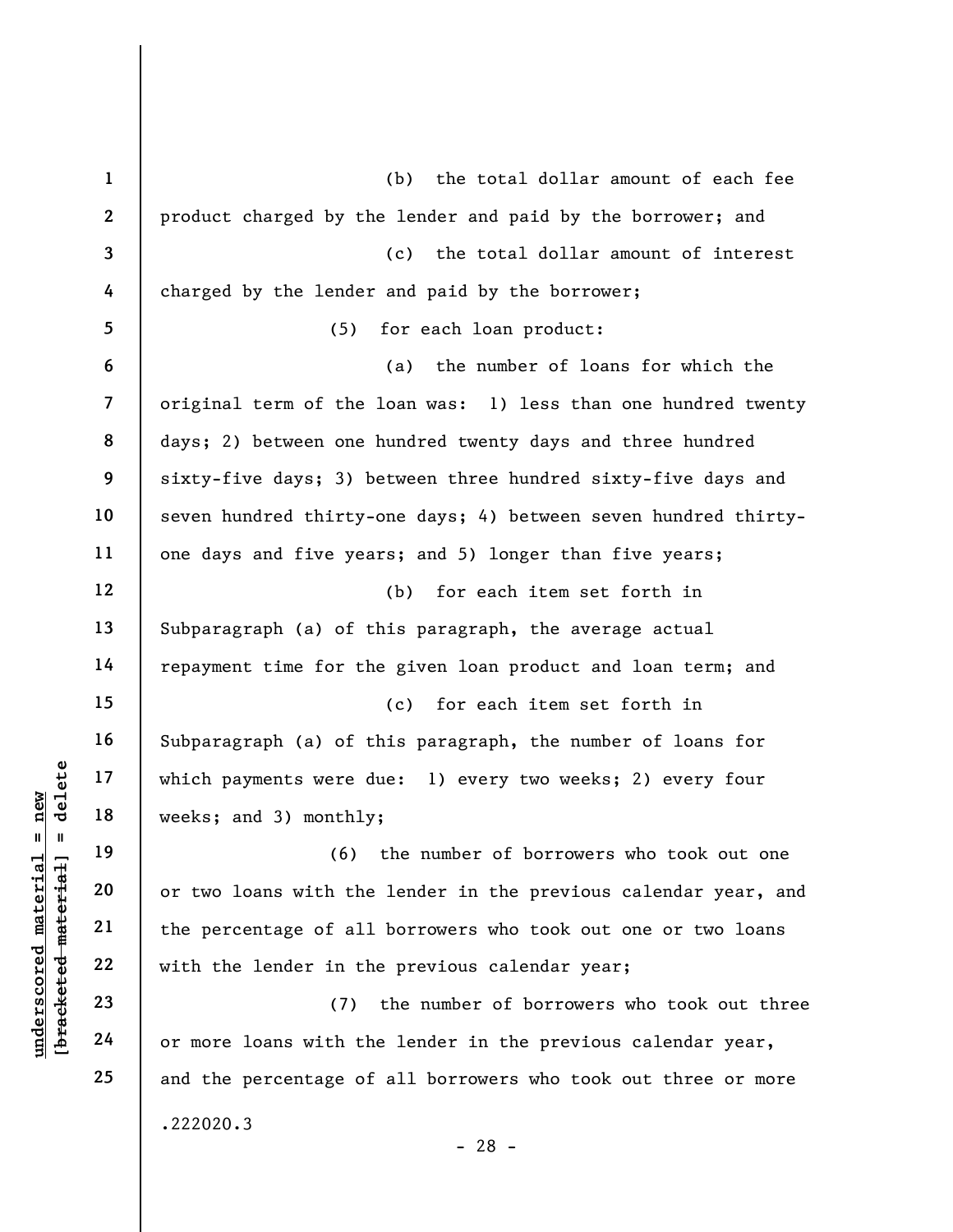1

loans with the lender in the previous calendar year;

2 3 4 5 6 7 8 (8) for each loan product, the number of loans that have been repaid in full without an extension, renewal, refinance, rollover or new loan within thirty days of repaying that loan, and for each loan product, the percentage of all borrowers who have repaid their loans in full without an extension, renewal, refinance, rollover or new loan within thirty days of repaying that loan;

9 10 11 12 13 14 15 16 17 (9) for each loan product, the number of borrowers who extended, renewed, refinanced or rolled over their loans prior to or at the same time as paying their loan balance in full, or took out a new loan within thirty days of repaying that loan, and for each loan product, the percentage of all borrowers who extended, renewed, refinanced or rolled over their loans prior to or at the same time as paying the loan balance in full, or took out a new loan within thirty days of repaying that loan;

underscored material = new [bracketed material] = delete (10) for each loan product, the total number of loans for which a late payment fee was charged and the percentage of the total loans for which a late payment fee was charged;

(11) for each loan product, the total number of loans for which a late payment fee was charged more than once over the term of the contract, and the percentage of the total loans for which a late payment fee was charged more than .222020.3 - 29 -

18

19

20

21

22

23

24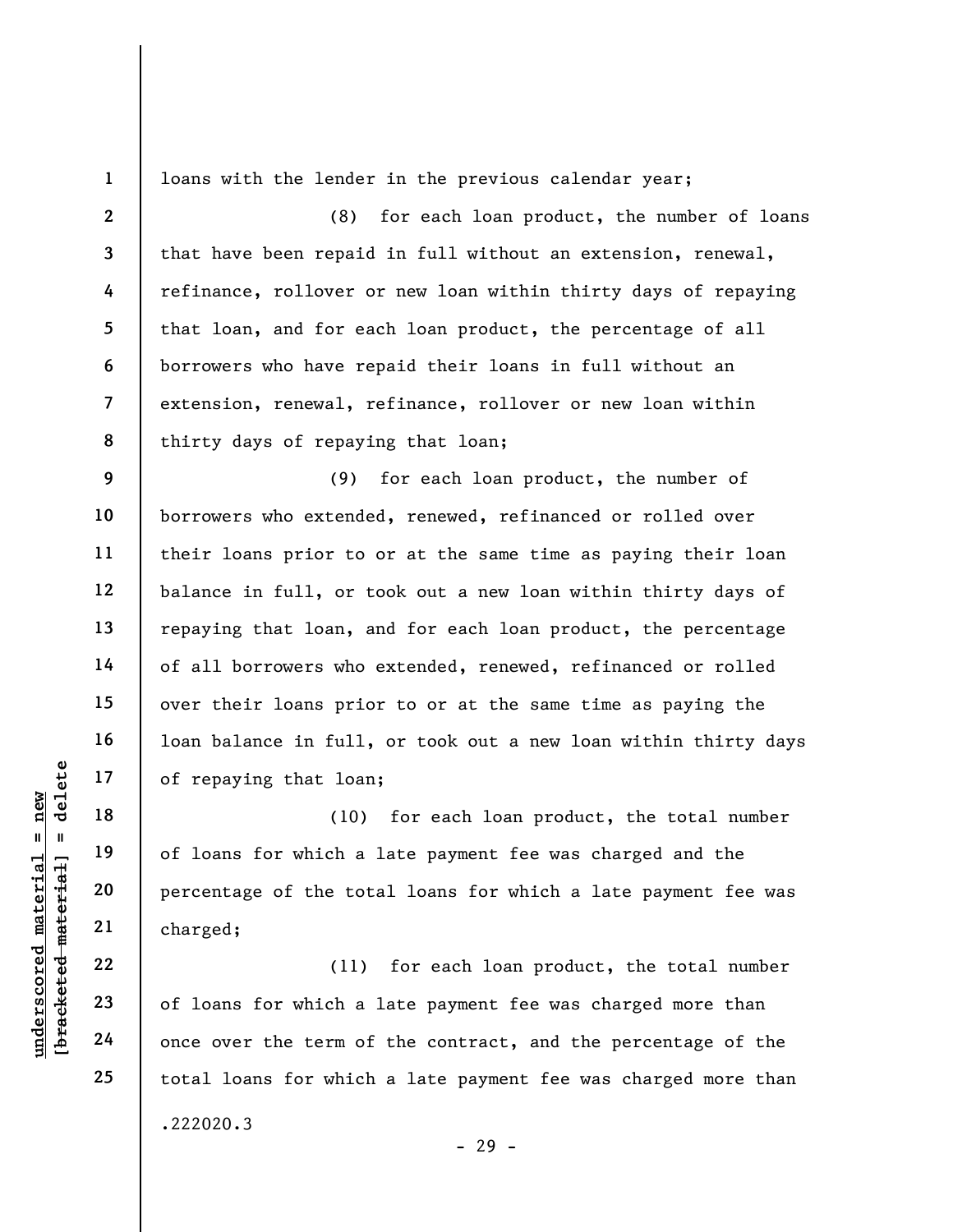1 once over the term of the contract;

understand material material material end of the material of the material of the material of the material corrections of all loan provided by borrowers<br>gradient 22 a means-tested public 23 a means-tested public 24 (18) 2 3 4 5 6 7 8 9 10 11 12 13 14 15 16 17 18 19 20 21 22 23 24 25 (12) for each loan product, the number of loans for which a borrower has defaulted on a loan, and for each loan product, the percentage of total loans of that product for which the borrower has defaulted on a loan; (13) for each loan product, the dollar amount of loan principal and accrued interest that was charged-off or written-off, and the number of borrowers for which the lender charged-off or wrote-off loan principal and accrued interest; (14) the number of loans and percentage of all borrowers the lender filed action against for default; (15) the total number of loans secured by a motor vehicle and the number of those loans for which the motor vehicle was repossessed; (16) the total number of loans secured by non-motor vehicle personal property and the number of those loans for which the non-motor vehicle personal property was repossessed; (17) the total number and percentage of borrowers of all loan products whose sources of income, as provided by borrowers in the loan origination process, included a means-tested public benefit as defined by 8 U.S.C. Section 1613(c); (18) the total number and percentage of borrowers of all loan products who are aged sixty-five or .222020.3

 $-30 -$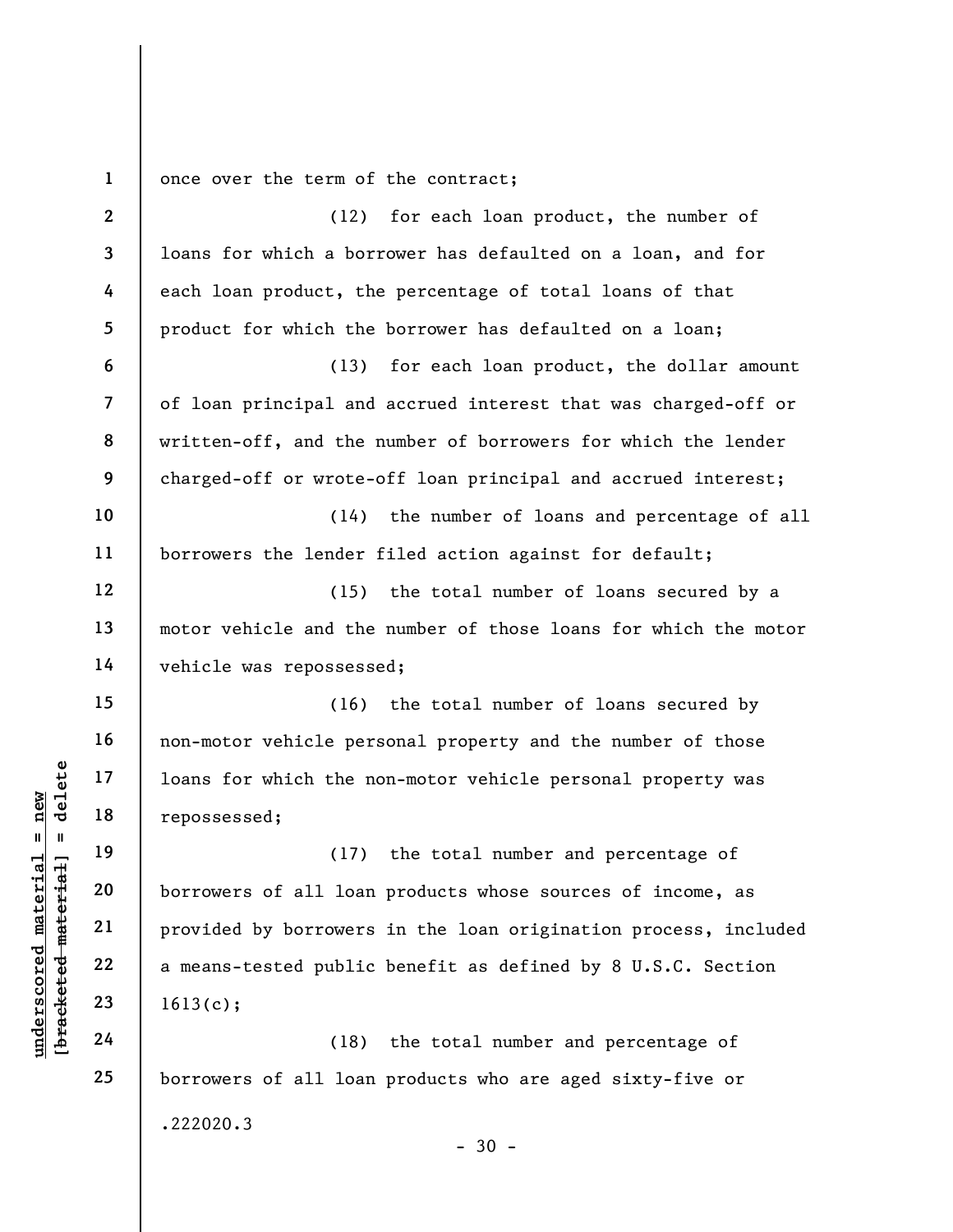1

5

6

7

11

12

13

14

15

16

17

18

19

20

21

22

23

24

25

older;

2 3 4 (19) the total number of loans of all loan products that were made to borrowers in each county in New Mexico; and

(20) the percentage of all borrowers who took out a refund anticipation loan who were eligible for a federal earned income tax credit.

8 9 10 B. The reports required pursuant to Subsection A of this section shall be submitted to the director on or before the fifteenth day of April each year.

C. The reports required pursuant to Subsection A of this section shall be accompanied by a sworn statement by the licensee under penalty of perjury that the report is complete and accurate.

D. A licensee that fails to timely submit complete and accurate reports as required pursuant to Subsection A of this section on or before the fifteenth day of April may:

understand material material of this section on or be<br>  $\begin{array}{c|c|c|c} \n\text{u} & \text{u} & \text{u} & \text{u} & \text{u} & \text{u} & \text{u} & \text{u} & \text{u} & \text{u} & \text{u} & \text{u} & \text{u} & \text{u} & \text{u} & \text{u} & \text{u} & \text{u} & \text{u} & \text{u} & \text{u} & \text{u} & \text{u} & \text{u} & \text{u} & \$ (1) be fined an amount not to exceed one thousand five hundred dollars (\$1,500) per day for each day after the fifteenth day of April, a complete and accurate report is not filed; and

(2) have a license required pursuant to the New Mexico Small Loan Act of 1955 suspended pursuant to Section 58-15-8 NMSA 1978."

SECTION 9. Section 58-15-10.2 NMSA 1978 (being Laws 2017, .222020.3 - 31 -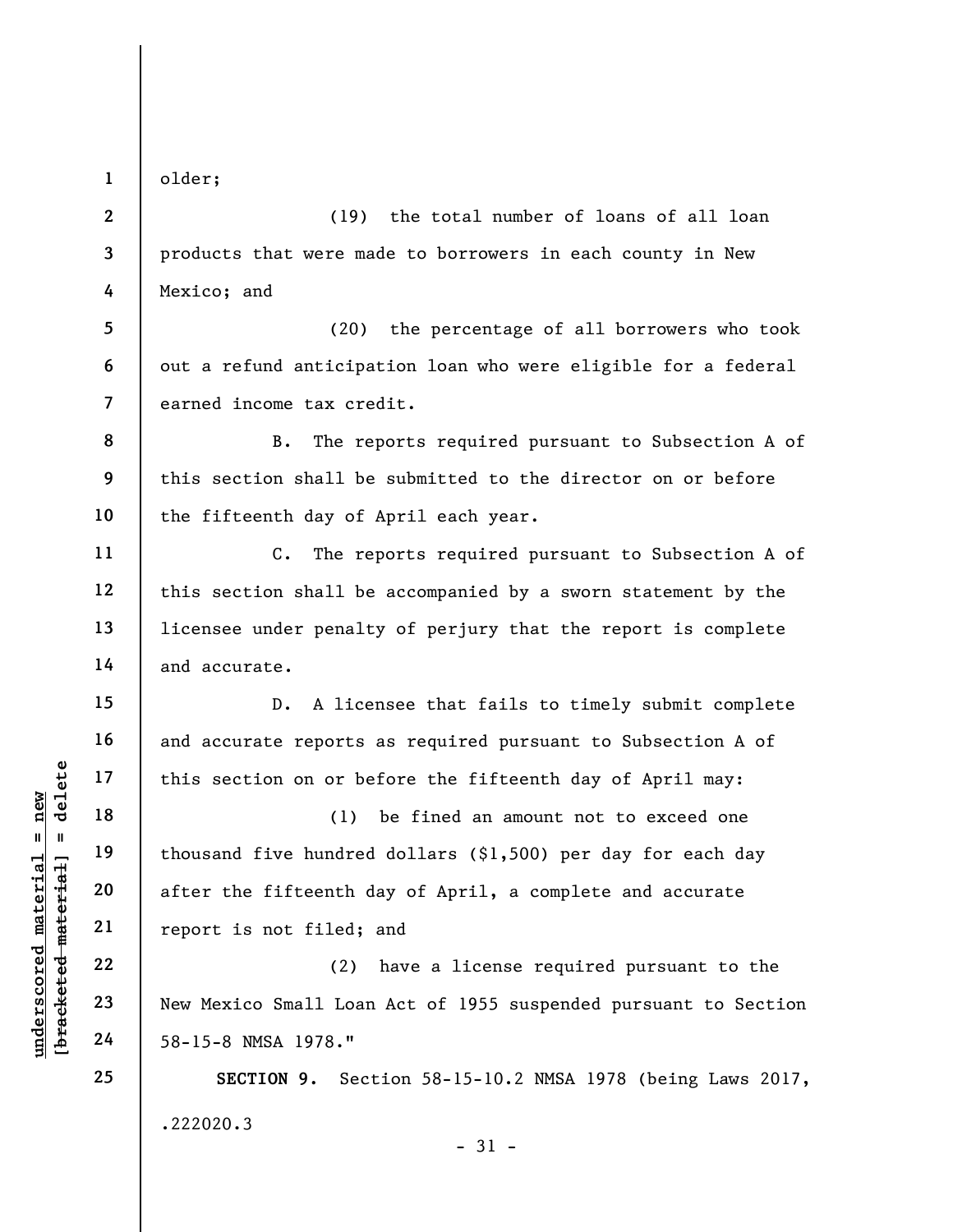|                                             | $\mathbf{1}$             | Chapter 110, Section 21) is amended to read:                    |
|---------------------------------------------|--------------------------|-----------------------------------------------------------------|
|                                             |                          |                                                                 |
|                                             | $\mathbf{2}$             | "58-15-10.2. REPORTING OF CREDIT REQUIRED.--                    |
|                                             | 3                        | For each installment loan issued pursuant to<br>Α.              |
|                                             | 4                        | Paragraph (1) of Subsection F of Section 58-15-2 NMSA 1978 and  |
|                                             | 5                        | refund anticipation loan made pursuant to the New Mexico Small  |
|                                             | 6                        | Loan Act of 1955, a lender shall report to a consumer reporting |
|                                             | $\overline{\mathcal{L}}$ | agency the terms of the loan and the borrower's performance     |
|                                             | 8                        | pursuant to those terms.                                        |
|                                             | 9                        | For each installment loan issued pursuant to<br>в.              |
|                                             | 10                       | Paragraph (2) of Subsection F of Section 58-15-2 NMSA 1978, a   |
|                                             | 11                       | lender may report to a consumer reporting agency the terms of   |
|                                             | 12                       | the loan and the borrower's performance pursuant to those       |
|                                             | 13                       | terms.                                                          |
|                                             | 14                       | Any lender making a report to a consumer<br>$C_{\bullet}$       |
|                                             | 15                       | reporting agency pursuant to this section shall report both     |
|                                             | 16                       | positive and negative performance by the borrower."             |
| delete                                      | 17                       | SECTION 10. Section 58-15-12 NMSA 1978 (being Laws 1955,        |
| $n$ ew                                      | 18                       | Chapter 128, Section 12, as amended) is amended to read:        |
| $   \cdot   $                               | 19                       | "58-15-12. ADVERTISING.--A licensee or other person             |
|                                             | 20                       | subject to the New Mexico Small Loan Act of 1955 shall not      |
|                                             | 21                       | advertise, display, distribute or broadcast or cause or permit  |
| underscored material<br>[bracketed material | 22                       | to be advertised, displayed, distributed or broadcast in any    |
|                                             | 23                       | manner whatsoever a false, misleading or deceptive statement or |
|                                             | 24                       | representation with regard to the charges, terms or conditions  |
|                                             | 25                       | for loans in the amount or of the value of [five thousand       |
|                                             |                          | .222020.3                                                       |
|                                             |                          | $-32 -$                                                         |

- 32 -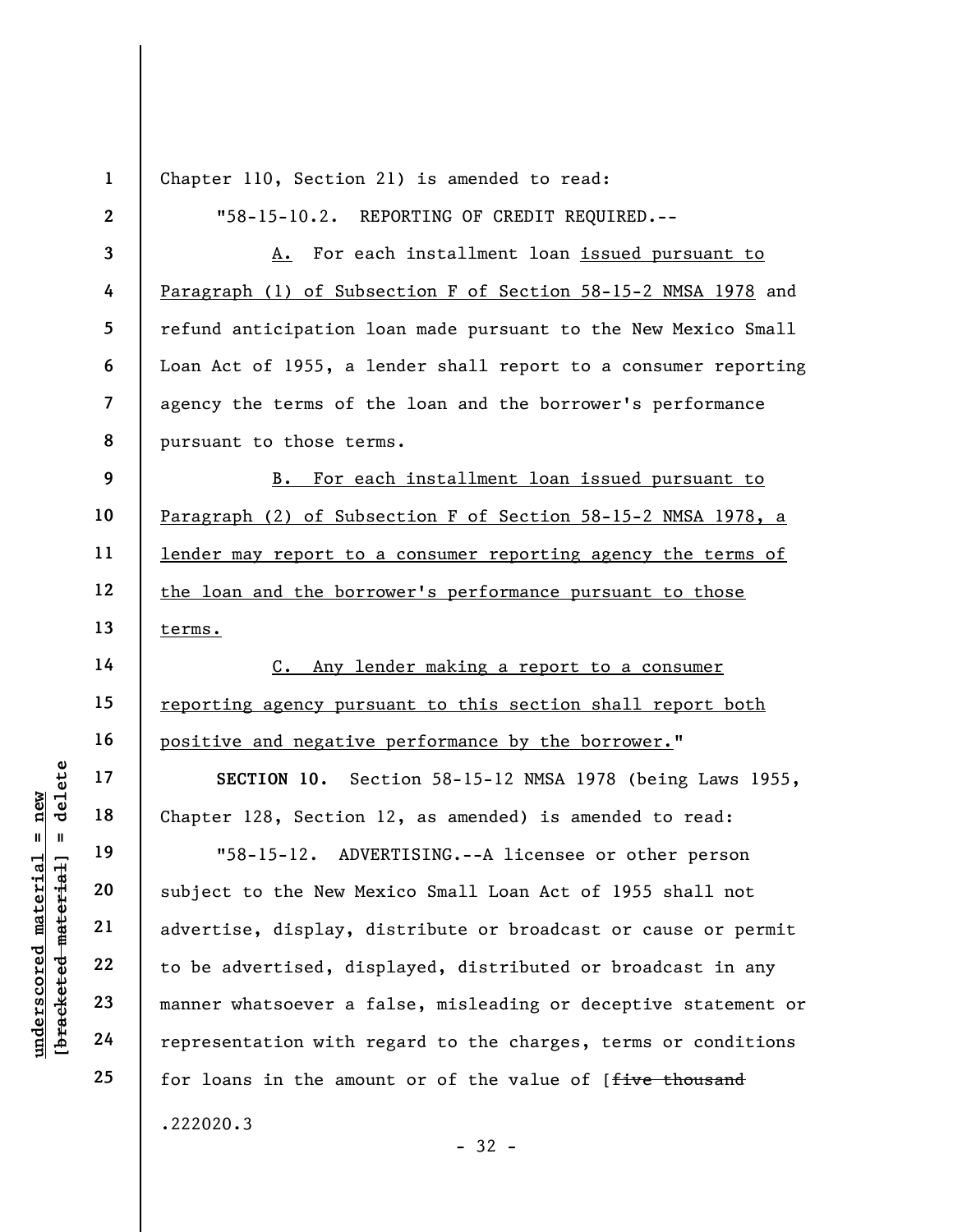1 2 3 4 5 6 7 8 9 10 dollars (\$5,000)] ten thousand dollars (\$10,000) or less. The director may require that charges or rates of charge, if stated by a licensee, be stated fully and clearly in such manner as the director deems necessary to prevent misunderstanding by prospective borrowers. The director may permit or require licensees to refer in their advertising to the fact that their business is under state supervision, subject to conditions imposed by the director to prevent erroneous impressions as to the scope or degree of protection provided by the New Mexico Small Loan Act of 1955."

SECTION 11. Section 58-15-17 NMSA 1978 (being Laws 1955, Chapter 128, Section 15, as amended) is amended to read:

"58-15-17. REQUIREMENTS FOR MAKING AND PAYING OF LOANS--INCOMPLETE INSTRUMENTS--LIMITATIONS ON CHARGES AFTER JUDGMENT AND INTEREST.--

A. Every licensee shall:

underscore of 195<br>
understanding material material material of 195<br>
understanding of the material material material material material material material material material material material material material material materia (1) at the time a consumer becomes contractually obligated on a loan pursuant to the New Mexico Small Loan Act of 1955, deliver to the borrower or, if there are two or more borrowers on the same obligation, to one of them, a statement on which shall be printed a copy of Section 58-15-14.1 NMSA 1978 and which shall disclose in clear and distinct terms:

- 33 -

(a) the amount of the loan; (b) the date the loan was made;

.222020.3

11

12

13

14

15

16

17

18

19

20

21

22

23

24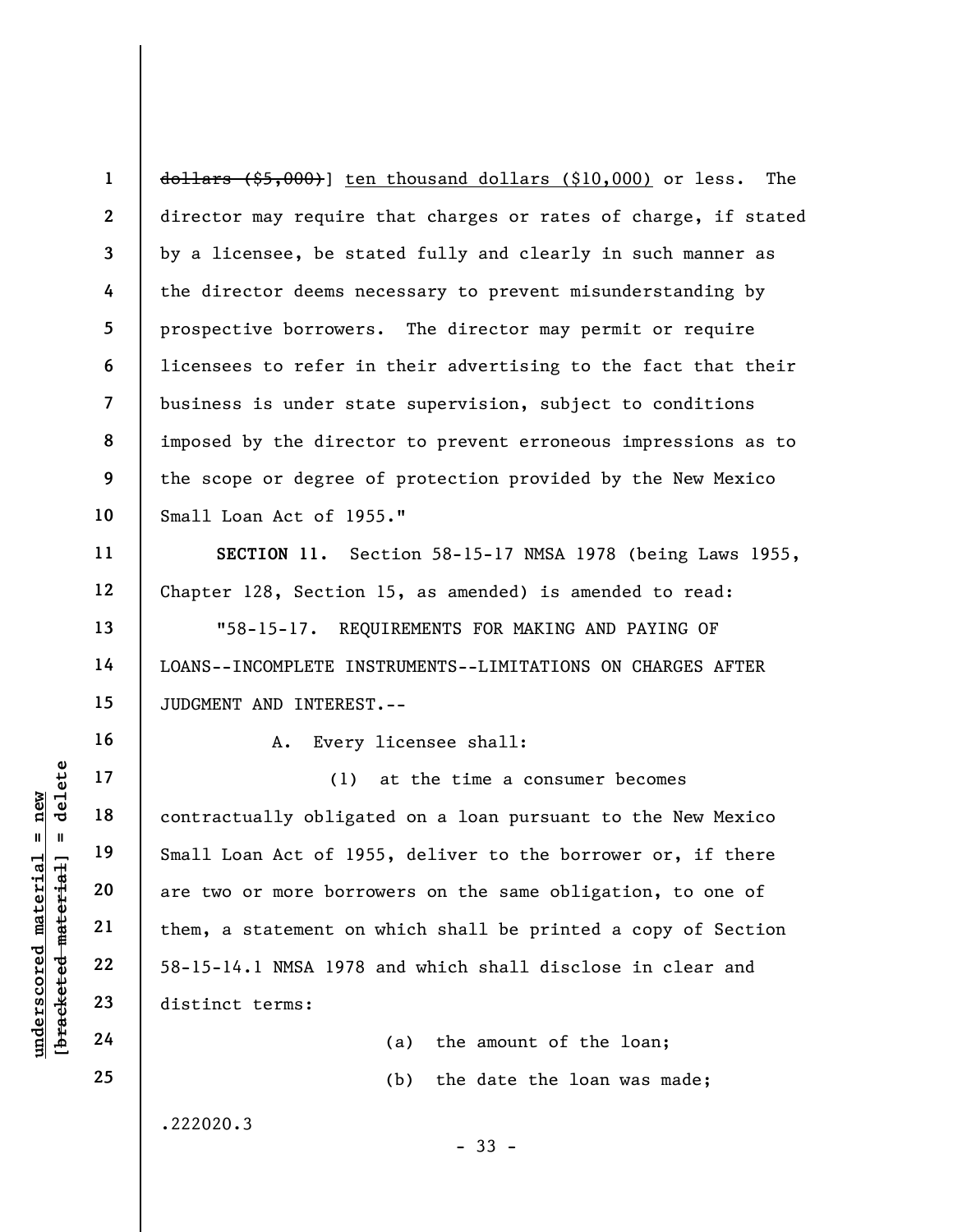understand material and the mount applied to the percept spectrum of the amount applied to the percept spectrum of the amount applied to the percept spectrum of the amount applied to the percept spectrum of the amount appl 1 2 3 4 5 6 7 8 9 10 11 12 13 14 15 16 17 18 19 20 21 22 23 24 25 (c) a schedule or a description of the payments; (d) the type of the security, if any, for the loan; (e) the name and address of the licensee; (f) the name of the person primarily obligated for the loan; (g) the amount of principal; (h) the annual percentage rate as disclosed pursuant to 12 CFR Part 1026, known as "Regulation Z", and the amount in dollars and cents; (i) all other disclosures required pursuant to state and federal law; and (j) the charge for any other item allowable and included pursuant to the New Mexico Small Loan Act of 1955, so stated as to clearly show the allocation of each item included; (2) for each payment made on account of a loan, give to the person making the payment a plain and complete receipt specifying the date and amount of the payment, the amount applied to interest and principal and the balance unpaid. When payment is made in any other manner than by the borrower in person, by an agent of the borrower or by check or money order, the licensee shall mail the receipt to the .222020.3  $-34 -$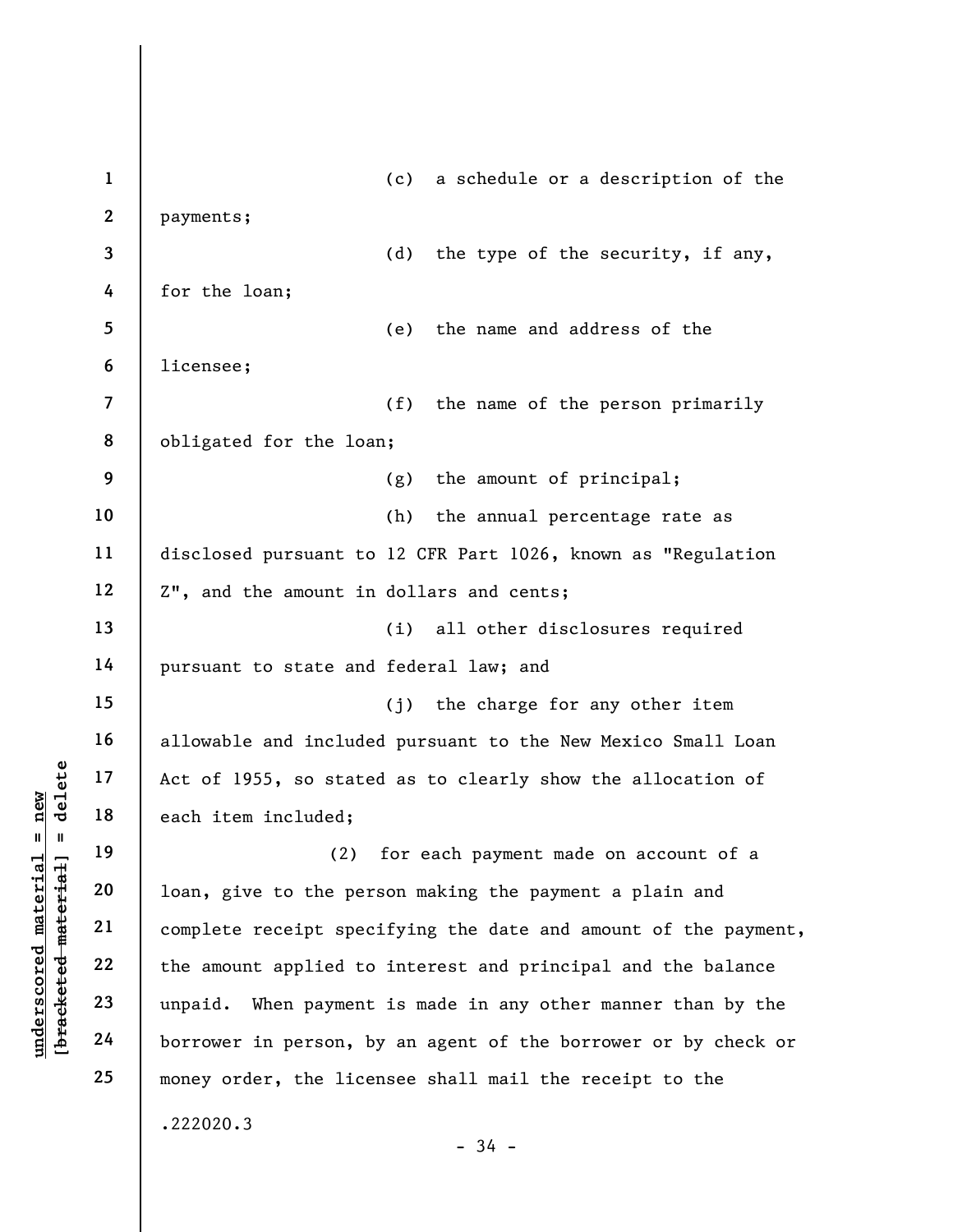1 2 3 4 5 6 7 8 9 borrower's last known address or retain and deliver the receipt upon request of the borrower. A licensee may deliver the receipt electronically to the borrower via text message or email, if requested to do so in writing by the borrower. A borrower may withdraw authorization for electronic delivery of receipts in writing at any time. A licensee shall not require a borrower to receive receipts electronically. The licensee shall maintain a copy of each receipt in the office of the licensee as a part of the licensee's records; and

(3) upon repayment of the loan in full, mark plainly every note and promise to pay signed by any borrower with the word "paid" or "canceled" and promptly file or record a release of any mortgage if the mortgage has been recorded, restore any pledge and cancel and return any note and any assignment given to the licensee. A licensee may mark and return a copy of the note, promise to pay or any assignment if the copy accurately reproduces the complete original.

underscored material = new [bracketed material] = delete B. A licensee shall not take a note or promise to pay that does not disclose the amount of the loan, a schedule of payments, or a description thereof, and the agreed charge or rate of charge or any instrument in which blanks are left to be filled in after execution.

C. A judgment against a party on a loan made pursuant to the New Mexico Small Loan Act of 1955 shall not include, and the loan shall not include, from the date of the .222020.3  $-35 -$ 

10

11

12

13

14

15

16

17

18

19

20

21

22

23

24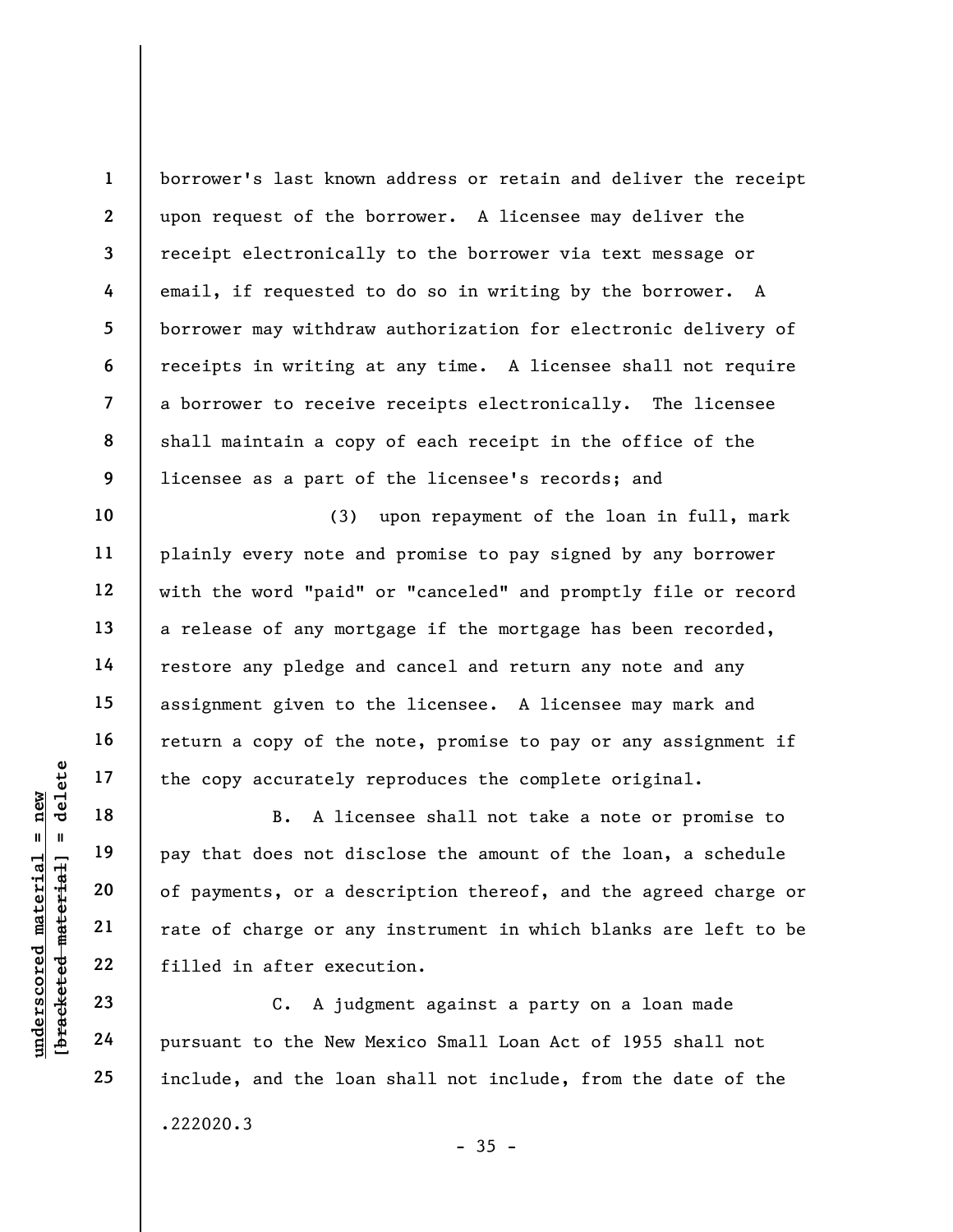judgment, charges against a party to the loan other than costs, attorney fees and post-judgment interest as provided by law.

8 D. A loan made pursuant to the New Mexico Small Loan Act of 1955 that is filed and approved as a claim in any bankruptcy proceeding shall bear interest at the rate of ten percent per year beginning on the ninetieth day following the date of adjudication. This limitation shall not apply when the bankrupt is not discharged in bankruptcy or to any obligation not dischargeable under the provisions of the United States Bankruptcy Code presently in force.

E. A loan made pursuant to the provisions of the New Mexico Small Loan Act of 1955 shall not bear interest in excess of ten percent per year on the unpaid principal balance of a loan after ninety days following the date of the death of the borrower.

F. A loan made pursuant to the New Mexico Small Loan Act of 1955 shall not bear interest in excess of ten percent per year upon the unpaid principal balance of the loan after twelve months following the date of maturity of the loan.

underscored material speech of 1955 shalp and the sole of 1955 shalp are the months for the sole of the sole of the sole of the sole of the sole of the sole of the sole of the sole of the sole of the sole of the sole of th G. A lender shall not make a loan pursuant to the New Mexico Small Loan Act of 1955 if a loan has an initial stated maturity of less than one hundred twenty days unless the loan is a refund anticipation loan.

H. A lender shall not make a loan pursuant to the New Mexico Small Loan Act of 1955 unless the loan is an .222020.3

1

2

3

4

5

6

7

9

10

11

12

13

14

15

16

17

18

19

20

21

22

23

24

25

 $-36 -$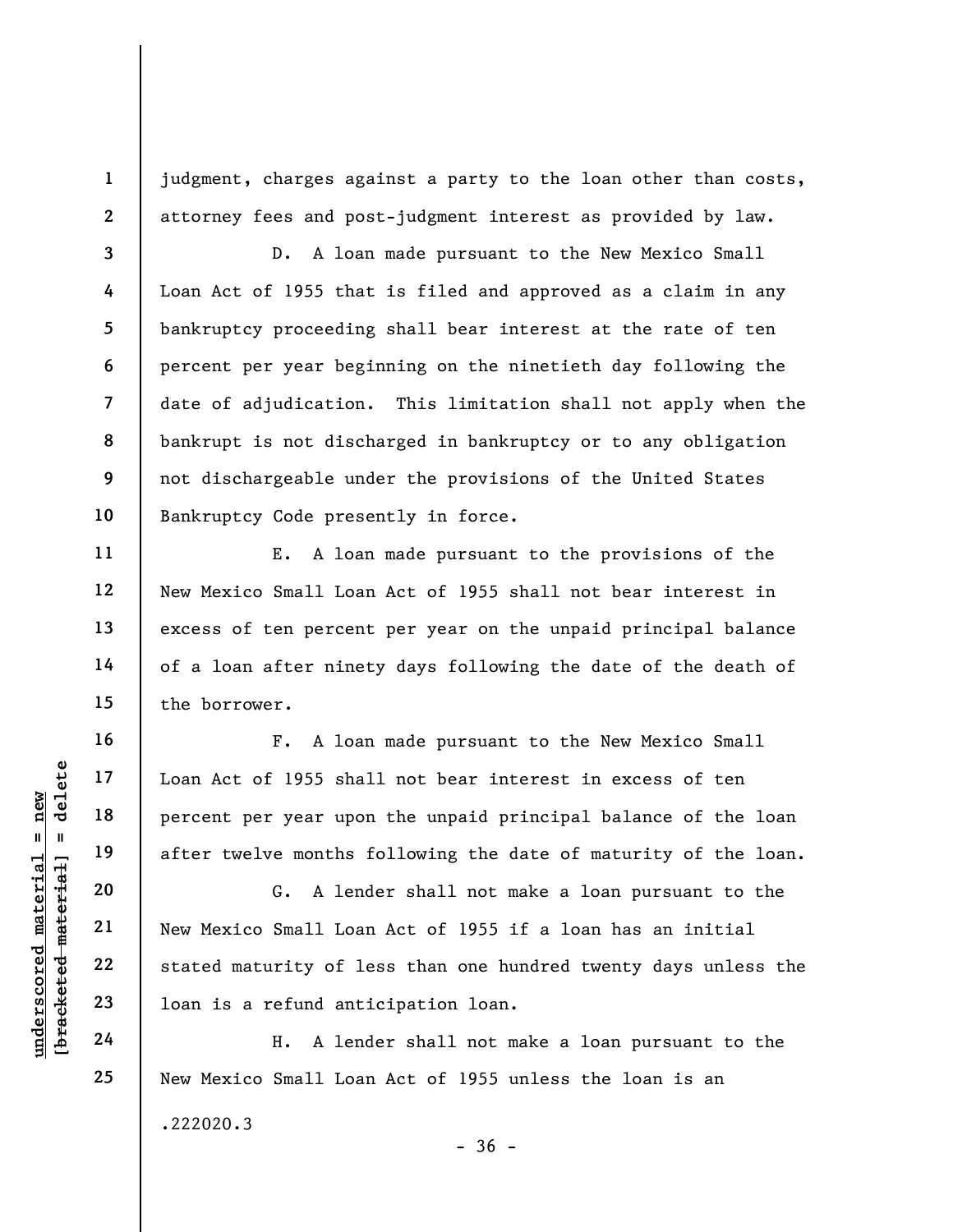1

6

installment loan or a refund anticipation loan.

2 3 4 5 I. A lender shall not make a loan pursuant to the New Mexico Small Loan Act of 1955, other than a refund anticipation loan, unless the loan is repayable in a minimum of four substantially equal installment payments of principal and interest.

underscored material = new [bracketed material] = delete 7 8 9 10 11 12 13 14 15 16 17 18 19 20 21 22 23 24 25 J. A lender shall not make a loan pursuant to the New Mexico Small Loan Act of 1955 that has [an] a permitted annual percentage rate greater than [one hundred seventy-five percent, calculated pursuant to 12 CFR Part 1026, known as "Regulation Z"] thirty-six percent, calculated pursuant to 12 CFR Part 1026, known as "Regulation Z", this subsection and Subsections K and L of this section; provided that the calculation of the permitted annual percentage rate shall: (1) include finance charges as defined in 12 CFR Part 1026, known as "Regulation Z", charges for any ancillary product or service sold or any fee charged in connection or concurrent with the extension of credit, any credit insurance premium or fee and any charge for single premium credit insurance or any other fee related to insurance; (2) include any charge as provided in Paragraph (1) of this subsection even if that charge would be excluded from the calculation of finance charges pursuant to Regulation Z; (3) not include any amount paid to a public

.222020.3

- 37 -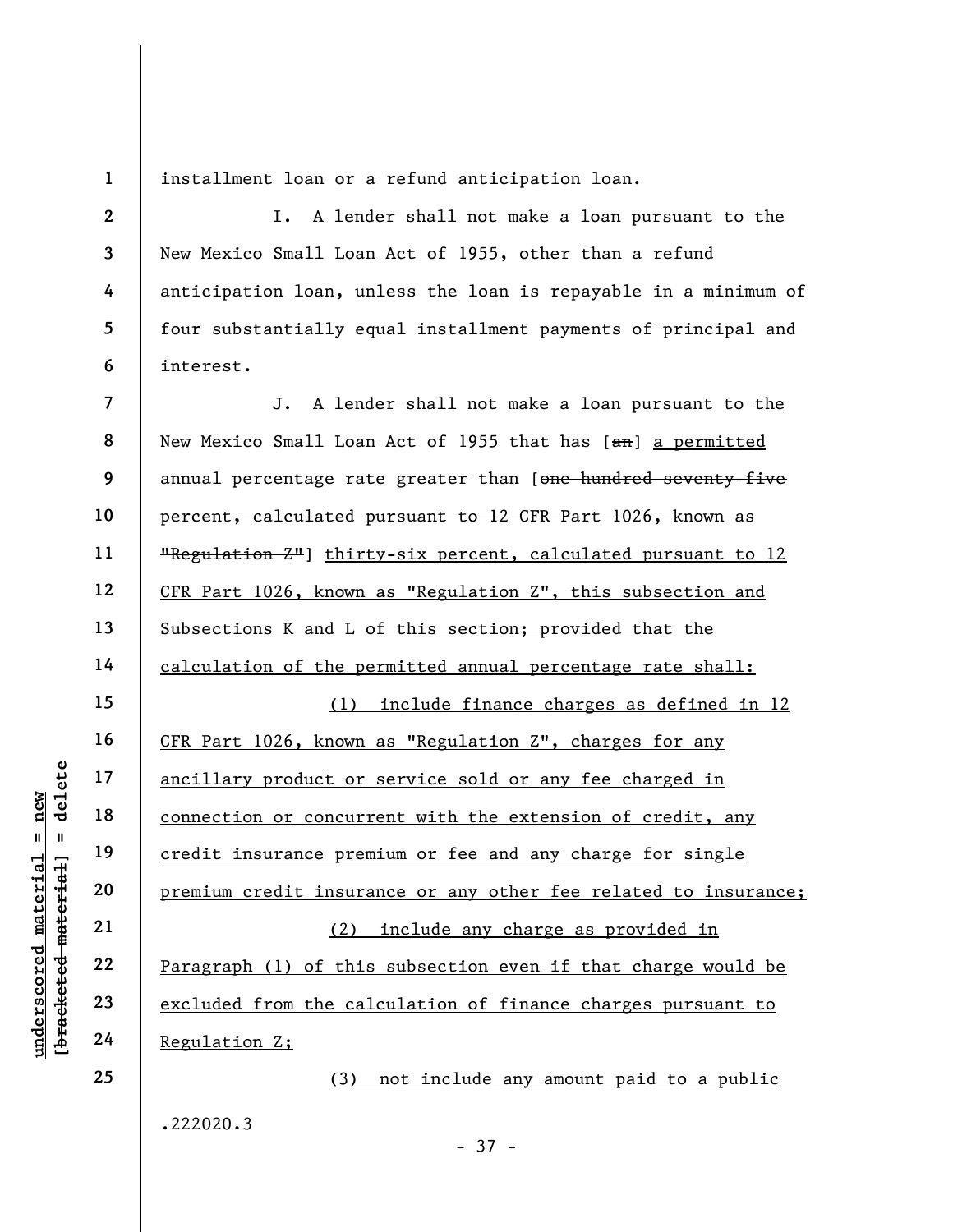under 17<br>
under 18<br>
in the most recent most<br>
in the most recent most<br>
in the most recent most<br>
falls below ten percent<br>
20<br>
<u>maximum allowable per</u><br>
21<br>
<u>to thirty-six percent</u><br>
22<br>
<u>to thirty-six percent</u><br>
<u>M. The divisio</u> 1 2 3 4 5 6 7 8 9 10 11 12 13 14 15 16 17 18 19 20 21 22 23 24 official in relation to the extension of credit, including fees to record liens; and (4) follow the rules established for calculating the disclosed annual percentage rate for credit transactions pursuant to Regulation Z based on the charges set forth in Paragraph (1) of this subsection. K. Nothing in Subsection J of this section shall permit the imposition of fees, interest or charges of any kind not otherwise permitted by the New Mexico Small Loan Act of 1955. L. If the prime rate of interest exceeds ten percent for three consecutive months, then during the month following the third consecutive month in which prime exceeded ten percent, the maximum allowable permitted annual percentage rate set forth in this section shall increase to thirty-six percent plus each percentage point or fraction of a percentage point by which the prime rate of interest exceeded ten percent in the most recent month. When the prime rate of interest falls below ten percent for three consecutive months, the maximum allowable permitted annual percentage rate shall return to thirty-six percent. M. The director of the division shall post a notice on the division's website within ten days after the provisions of Subsection L of this section become applicable. The notice shall state the date on which any increase or decrease in the .222020.3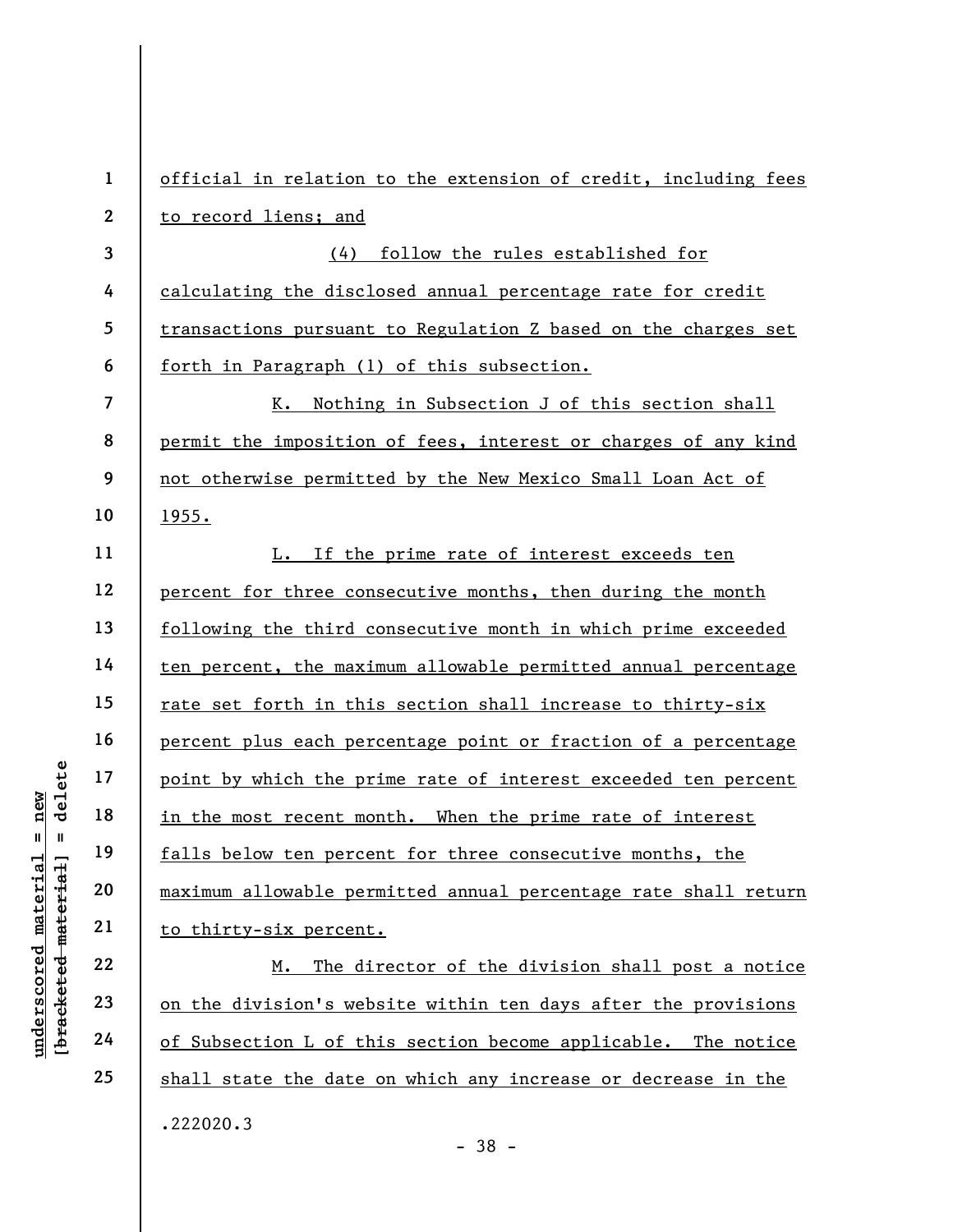1 2 maximum allowable permitted annual percentage rate is effective.

3 4 5 N. The maximum allowable permitted annual percentage rate for a loan to a consumer shall be determined as of the date that the loan is made.

 $[K_r]$  0. Upon request from the borrower, all lenders licensed pursuant to the New Mexico Small Loan Act of 1955 shall give or forward to the borrower copies of all loan agreements concerning that borrower, a copy of all receipts maintained in that borrower's loan file and a written statement of that borrower's loan history, including all fees charged, amortization schedules, that borrower's payment history, including the dates and amounts of payments made, and the total amount unpaid pursuant to each contract. All lenders shall retain for seven years from the date of loan file origination or loan payoff, whichever is the later, the documentation specified in this subsection.

understand material in this subsectied in this subsectied in this subsection<br>  $\begin{array}{c|c|c|c} \hline \text{u} & \text{u} & \text{u} & \text{u} \\ \hline \text{u} & \text{u} & \text{u} & \text{u} \\ \hline \text{u} & \text{u} & \text{u} & \text{u} \\ \hline \text{u} & \text{u} & \text{u} & \text{u} \\ \hline \text{u} & \text{u} & \text{u} & \$ [<del>L.</del>] P. Any rollover, renewal, refinance or modification of an existing loan agreement with a licensee, except a modification without any additional cost to the borrower, shall constitute a new loan and shall require new disclosures pursuant to the federal Truth in Lending Act.

Q. All loans made pursuant to this section shall comply with the following:

(1) a loan shall not:

.222020.3

- 39 -

6

7

8

9

10

11

12

13

14

15

16

17

18

19

20

21

22

23

24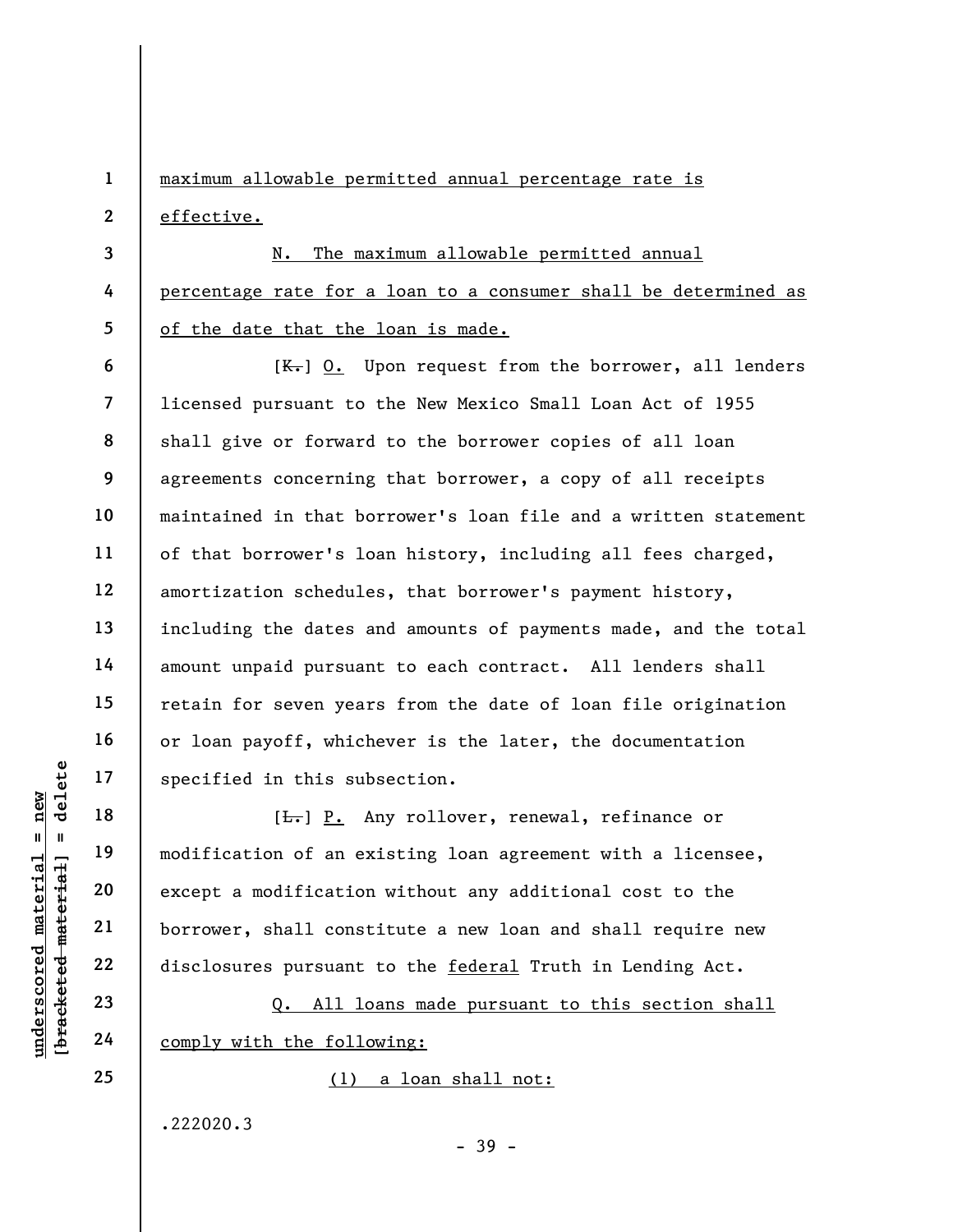|                                                | $\mathbf{1}$   | be made for a term of greater than<br>(a)                                     |
|------------------------------------------------|----------------|-------------------------------------------------------------------------------|
|                                                | $\mathbf{2}$   | twenty-four months, not including any refinancing term;                       |
|                                                | 3              | accrue late fees, non-sufficient<br>(b)                                       |
|                                                | 4              | funds bank fees, origination fees, prepayment penalties or                    |
|                                                | 5              | charges for any ancillary product;                                            |
|                                                | 6              | (c) accrue interest after ninety days of                                      |
|                                                | $\overline{7}$ | nonpayment;                                                                   |
|                                                | 8              | (d)<br>be recoverable through wage                                            |
|                                                | 9              | garnishment or assignment; or                                                 |
|                                                | 10             | be eligible for refinance of the<br>(e)                                       |
|                                                | 11             | loan by the licensee, unless the consumer is not in default on                |
|                                                | 12             | the current loan and has made at least thirty percent of the                  |
|                                                | 13             | payments and paid at least thirty percent of the principal;                   |
|                                                | 14             | (2)<br>a loan shall be subject to underwriting;                               |
|                                                | 15             | and                                                                           |
|                                                | 16             | (3)<br>a licensee shall provide a clear                                       |
| delete                                         | 17             | disclosure that complies with the federal Truth in Lending Act,               |
| new<br>$\mathbf{II}$<br>- II                   | 18             | including an amortization schedule."                                          |
|                                                | 19             | SECTION 12. Section 58-15-21 NMSA 1978 (being Laws 1955,                      |
| $\mathtt{material}$                            | 20             | Chapter 128, Section 19, as amended) is amended to read:                      |
|                                                | 21             | $"58-15-21.$<br>WHAT CONSTITUTES LOAN OF MONEY--WAGE                          |
| [bracketed material<br>$\bm{{\rm underscore}}$ | 22             | PURCHASES.--The payment of [ <del>five thousand dollars (\$5,000)</del> ] ten |
|                                                | 23             | thousand dollars (\$10,000) or less in money, credit, goods or                |
|                                                | 24             | things in action, as consideration for any sale or assignment                 |
|                                                | 25             | of or order for the payment of wages, salary, commission or                   |
|                                                |                | .222020.3<br>$-40 -$                                                          |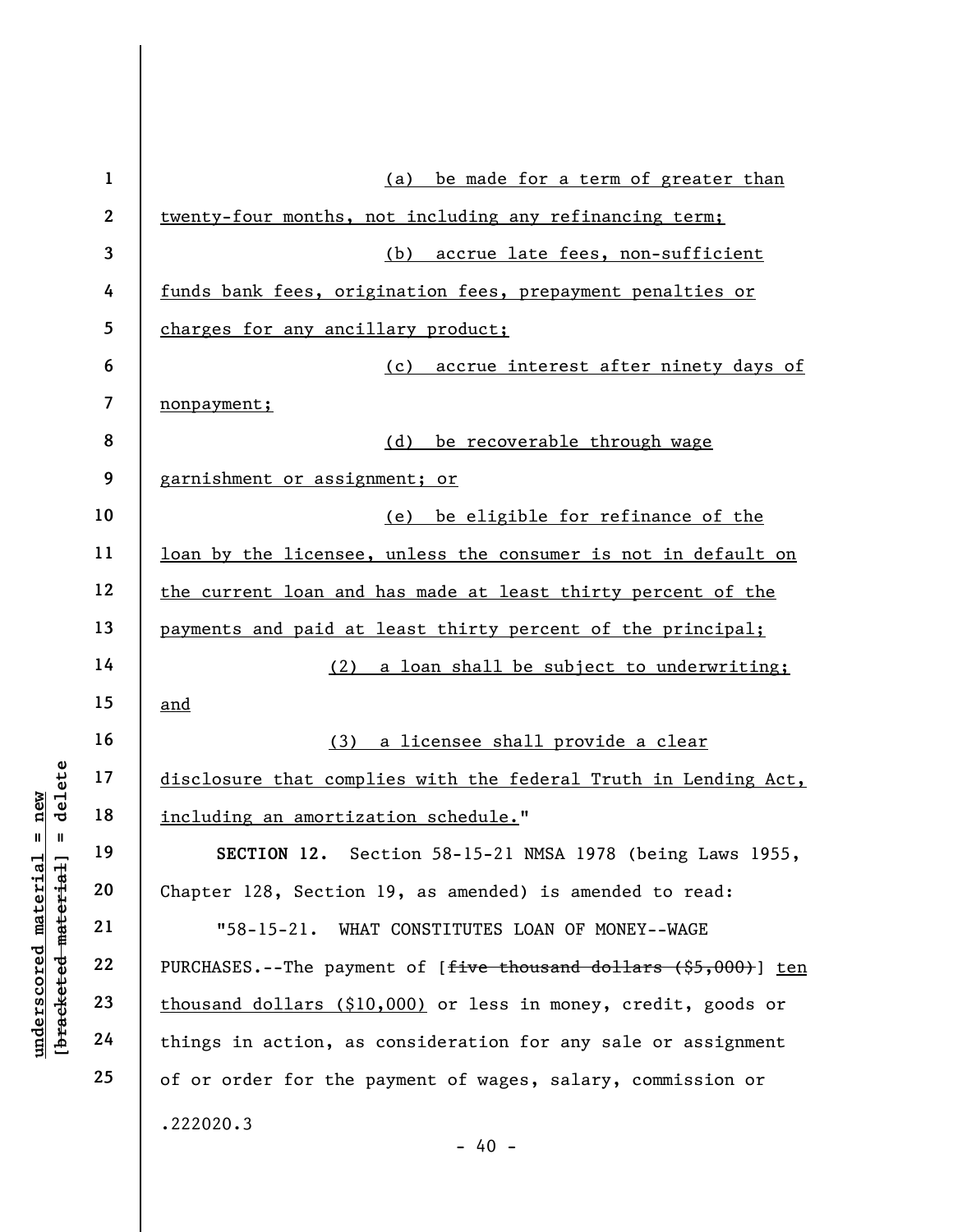1 2 3 4 5 6 7 8 9 10 11 other compensation for services, whether earned or to be earned, shall, for the purposes of regulation under the New Mexico Small Loan Act of 1955, be deemed a loan of money secured by such sale, assignment or order. The amount by which compensation so sold, assigned or ordered paid exceeds the amount of consideration actually paid shall for the purpose of regulation under the New Mexico Small Loan Act of 1955 be deemed interest or charges upon the loan from the date of payment to the date the compensation is payable. Such transaction shall be governed by and subject to the provisions of the New Mexico Small Loan Act of 1955."

SECTION 13. Section 58-15-24 NMSA 1978 (being Laws 1955, Chapter 128, Section 22, as amended) is amended to read:

understand understand material material end of the sense of the sense money, interest and understand the sense money, interest and understand the sense money, interest and understand the sense of the sense of the provision "58-15-24. LOANS MADE ELSEWHERE.--No loan made outside this state to a resident of New Mexico in the amount or of the value of  $[$ <del>five thousand dollars  $($ \$5,000)</del> $]$  ten thousand dollars (\$10,000) or less for which a greater rate of interest, consideration, charge or compensation to the lender than is permitted by the general laws of New Mexico in force governing money, interest and usury has been charged, contracted for or received shall be enforced in this state. Every person in any way participating in such a loan in this state is subject to the provisions of the New Mexico Small Loan Act of 1955. Any loan made to a nonresident of New Mexico in conformity with the law of the state where made may be enforced in this state." .222020.3

12

13

14

15

16

17

18

19

20

21

22

23

24

25

 $- 41 -$